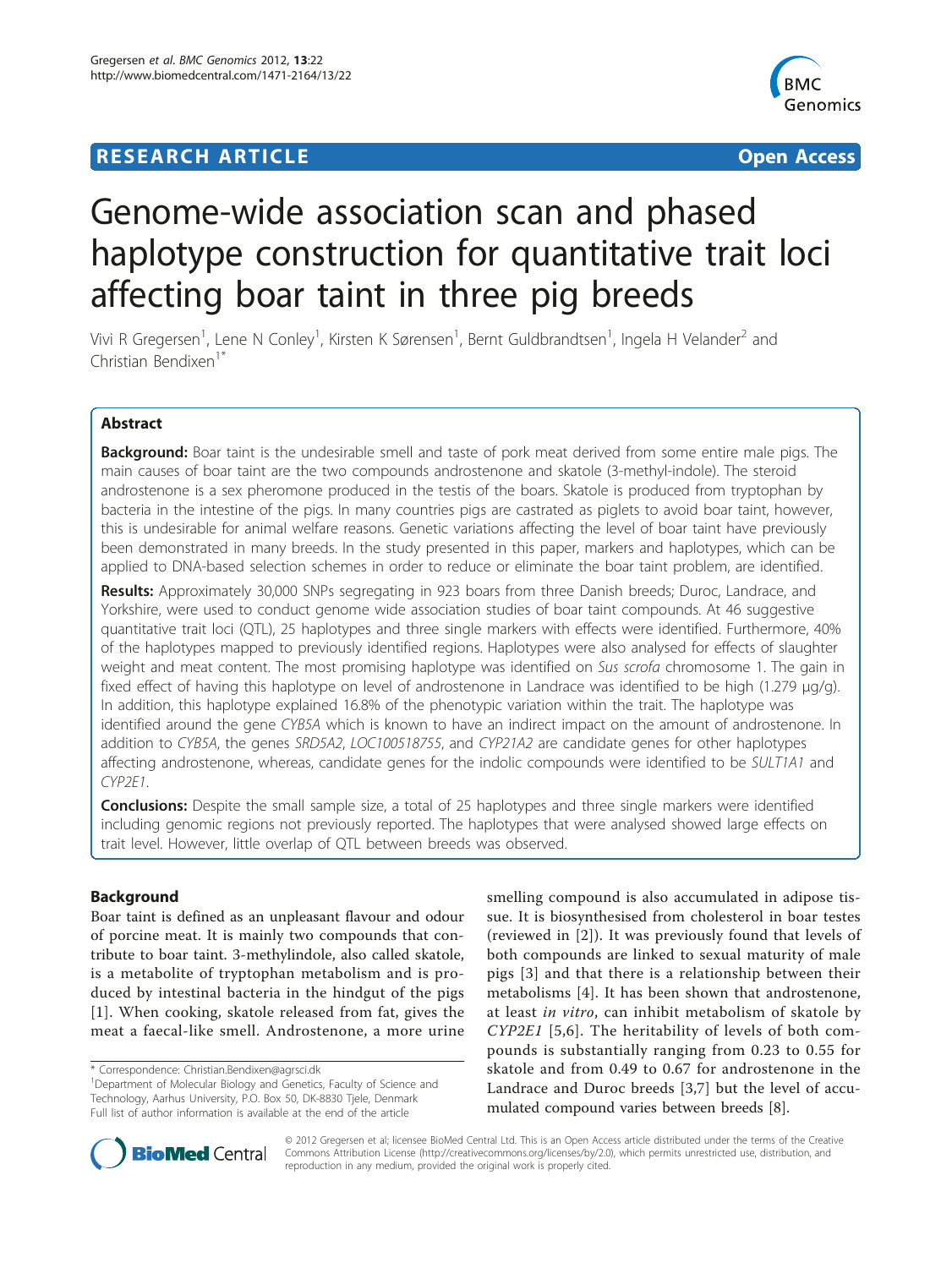In most pig-producing countries castration is used to avoid boar taint. However, castration of male pigs also results in reduced feed conversion efficiency as well as in a reduction in carcass trait values (reviewed in [[9](#page-9-0)]). Ongoing research in the area of dietary composition in relation to biosynthesis of skatole shows that certain carbohydrates influences the micro-flora and hence skatole production. An increase in faecal wet and dry weight is observed when the diet comprises unsaturated carbohydrates [[10\]](#page-9-0) and the consequent decrease in the transit time in the intestine has an influence on the level of absorbed skatole [[11](#page-9-0)]. However, dietary composition does not affect the level of androstenone. Immunocastration by Improvac™ in relation to levels of both androstenone and indolic compounds has shown promising results [\[12](#page-9-0)]. The sexual development is inhibited by disrupting the hypothalamic-pituitarygonadal axis. As a result, the development of testes and hormone synthesis is hindered thereby suppressing androstenone synthesis. Furthermore, lower levels of testicular steroids in immunocastrates accelerate the metabolic clearance of indolic compounds [\[13](#page-9-0)]. However, as the second vaccination has to be applied to rather large animals a need for a more practical procedure is recommended [[14\]](#page-9-0). The cost of vaccinating the boars and the loss of their preferred carcass traits and feed consumption is still an issue.

Enzymes and regulatory proteins relating to both androstenone and skatole concentrations have been reviewed in several papers [[2\]](#page-9-0) and [[15\]](#page-9-0). Androstenone along with other steroid hormones are synthesized from pregnenolone or progesterone through the formation of 5,16-androstadien-3b-ol or 4,16-androstadien-3-one, respectively. In the first process two genes, CYB17A1 and CYB5, are involved in this synthesis [[16](#page-9-0)]. It is controlled by the neuroendocrine system which also regulates other testicular steroids. In the second process the gene CYP21 is involved [[2\]](#page-9-0). Both skatole and androstenone accumulates in fat and the degradation takes place in the liver through both phase I and phase II metabolism before excretion. The hepatic metabolism in phase I degradation of androstenone is mediated by 3-hydroxysteroid dehydrogenase enzymes [[17\]](#page-10-0) and influenced by the presence of NADH and NADPH as cofactors [\[18](#page-10-0)] whereas skatole is controlled by CYP2E1 [\[5](#page-9-0),[19](#page-10-0)-[21\]](#page-10-0), CYP2A [[21](#page-10-0)] and aldehyde oxidase [[22\]](#page-10-0). Phase II of the hepatic metabolism involves sulfotransferases [[23\]](#page-10-0) and uridine diphosphateglucuronosyltransferase enzymes [[20,24-27](#page-10-0)]. In addition, nuclear receptors are believed to play an important role in regulating the expression of genes involved in androstenone and skatole metabolism [[28\]](#page-10-0).

Different approaches have been made to link candidate genes to boar taint. One approach is to locate a genomic region associated with the trait and hence use the candidate gene approach to identify the gene or genes in question. A number of quantitative trait loci (QTL) and association studies involving both purebred and crossbred pedigrees have been conducted and genes have been located within some of these QTL regions [[7](#page-9-0),[29](#page-10-0)-[33\]](#page-10-0). Another method is to use gene expression analysis where differentially expressed genes in different tissues have revealed new candidate genes [\[34](#page-10-0)-[36](#page-10-0)]. Some of the candidate genes that are likely to have an impact on the level of boar taint have been summarised by Moe et al. (2009) [\[37](#page-10-0)] who performed an association study of single nucleotide polymorphisms (SNPs) located in the candidate genes. Recently, Grindflek et al. (2010) [[38](#page-10-0)] analysed differential expression of 15 selected candidate genes found in testes of animals from the Norwegian Duroc and Landrace with high and low levels of androstenone. Their investigation revealed that 12 of the genes were differentially expressed. Among these only CYB5A was cis-regulated.

Using SNPs genotyped in three different Danish pig breeds using the porcineSNP60 BeadChip we aim to identify genomic regions associated with skatole, androstenone, indole as well as the S/I index, which is a skatole equivalent measured by the slaughterhouse containing both skatole and indole. A comparison of the QTL identified within and between breeds in relation to the different traits will be conducted. By implementing a new definition of QTL haplotypes, where SNPs are included if they are highly associated, we aim to increase the probability of discovering markers linked to QTL. The ultimate objective is to identify haplotypes that can be used directly in a marker assisted selection (MAS) strategy to breed for preferred levels of the boar taint traits. Finally, candidate genes associated to the QTL regions will be discussed.

## Results

## Genotyping and data validation

A total of 923 animals were genotyped on the Illumina porcineSNP60 BeadChip resulting in 27,451, 30,396 and 30,497 segregating SNPs in Duroc (D), Danish Landrace (L) and Yorkshire (Y), respectively. All samples had a call rate above 0.95 and all SNPs selected for further analysis had a call frequency above 0.96. All SNPs were validated with regard to Hardy-Weinberg proportions (HWP) and minor allele frequency (MAF). A total of 2,528 SNPs in D, 1,733 SNPs in L and 120 SNPs in Y were discarded due to low HWP p-values ( $p < 0.001$ ). In addition, a total of 18,449, 15,303 and 15,399 SNPs in D, L and Y, respectively, were removed due to low MAF. The number of tag SNPs [[39\]](#page-10-0) for each of the three breeds were 11,494, 13,469 and 13,121 for D, L and Y, respectively. The genome-wide Bonferroni significance levels ( $p = 0.05$ ) for the three breeds were found to be  $p$ = 4.2 × 10<sup>-6</sup>, p = 3.5 × 10<sup>-6</sup> and p = 3.7 × 10<sup>-6</sup>,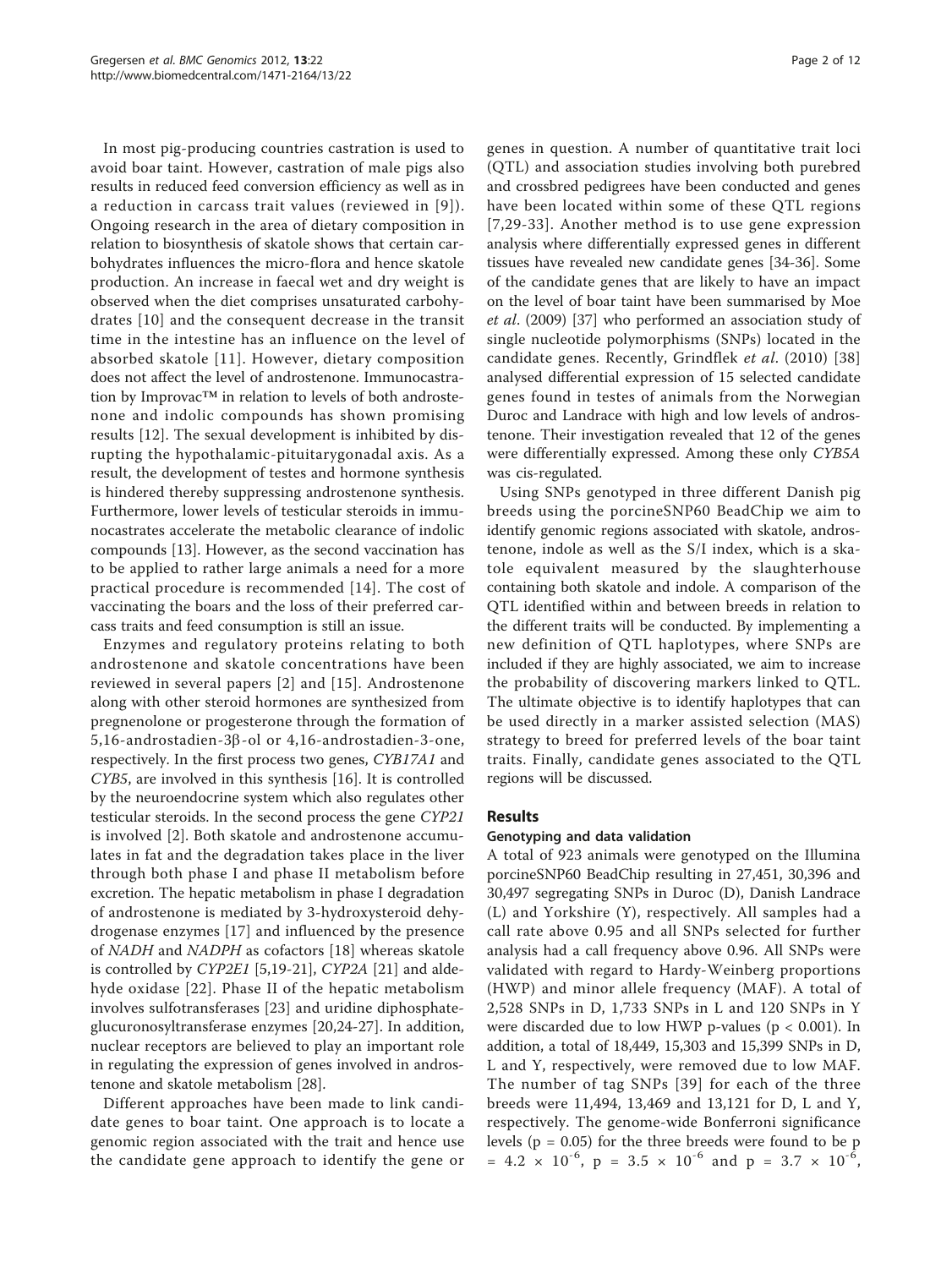respectively. Chromosome-wide Bonferroni significance levels ( $p = 0.05$ ) were calculated from the amount of tag SNPs representing the different chromosomes. The levels varied between  $p = 8 \times 10^{-5}$  and  $p = 3 \times 10^{-5}$ depending on the number of segregating markers in the breed and the size of the chromosome. As expected from previous findings the traits showed great variation between the breeds (Table 1). The phenotypic traits were adjusted using log base 10 to obtain a Gaussian distribution. Compared to previous studies [\[8](#page-9-0)], the skatole level within the L population is significantly higher in the present study.

## Quantitative trait loci (QTL) analysis

The porcine genome was scanned by a simple approach to identify regions for further analysis. By using a simplified analysis it is expected to detect a number of spurious QTL in addition to the true QTL. The QTL identified by this scan should be seen as suggestive candidate regions. A total of 46 suggestive QTL were identified within the three porcine breeds. In total, 17 showed associations to androstenone, 12 to skatole, eight to the combined trait of both skatole and indole (S/I index) and nine to indole. Initially, four QTL were identified to be significant at the 5% genome-wide Bonferroni level, and two at the 1% level. However, only 28 were confirmed by the haplotype and single marker analysis (Table [2](#page-3-0)).

## Haplotype analysis and QTL effect

The phased haplotype analysis for each of the suggestive QTL was conducted on SNP-sets containing between four and 24 SNPs identified within a single breed (Table

Table 1 Statistical properties of the boar taint traits in the three breeds\*

| Trait $(\mu g/g)$ | N   | Mean   | SD     | Min      | Max   |
|-------------------|-----|--------|--------|----------|-------|
| Duroc             |     |        |        |          |       |
| Skatole/Indole    | 740 | 0.0829 | 0.139  | 0.014    | 1.83  |
| Skatole           | 179 | 0.0637 | 0.099  | 0        | 0.745 |
| Androstenone      | 180 | 3.5394 | 2.511  | 0.07     | 19.83 |
| Indole            | 179 | 0.0533 | 0.0374 | 0.012    | 0.213 |
| Danish Landrace   |     |        |        |          |       |
| Skatole/Indole    | 331 | 0.1956 | 0.1826 | 0        | 1.92  |
| Skatole           | 258 | 0.2537 | 0.2029 | $\Omega$ | 2.551 |
| Androstenone      | 259 | 1.318  | 1.1143 | 0.16     | 8.83  |
| Indole            | 258 | 0.0492 | 0.0596 | 0.008    | 0.688 |
| Yorkshire         |     |        |        |          |       |
| Skatole/Indole    | 217 | 0.0678 | 0.0449 | $\Omega$ | 0.43  |
| Skatole           | 132 | 0.0446 | 0.0486 | 0        | 0.317 |
| Androstenone      | 132 | 0.952  | 0.9138 | 0.13     | 6.9   |
| Indole            | 132 | 0.027  | 0.0183 | 0.007    | 0.16  |

\*Number of boars (N), Mean trait value and standard deviation (SD), minimum (Min) and maximum (Max) value of the trait

[3,](#page-4-0) Additional File [1\)](#page-9-0). The haplotype analysis identified between two and 14 haplotypes with a frequency of more than 1.5% accounting for 58.7% to 99.4% of the data. The most frequent haplotype identified by the haplotype algorithm was analysed for an additive fixed effect by a mixed model taking into account the sire, dam, season, herd and pen random effects. In 24 out of 43 cases the most frequent haplotype had a significant fixed effect on the level of the trait. In one case the second most frequent haplotype was analysed as well. This was done as mean value represented by the second most frequent haplotype showed a larger deviation from the total mean than the most frequent. In addition, the number of animals carrying the two haplotypes was similar. The frequencies of the tested haplotypes were between 19.8% and 82.8%. In seven QTL the fixed effect of the haplotype had a negative value. This was true when the analysed haplotype would increase the boar taint level.

In three cases the identified QTL was explained by a single SNP. In these cases the genotype was analysed by the same additive mixed model as haplotypes were. When analysing the effects of being a carrier of the most frequent allele within the SNPs, the SNP in L affecting indole on SSC 11 showed a fixed effect of 0.004  $\mu$ g/g (p < 0.05), whereas, the fixed effect of the two SNPs affecting androstenone on SSC 12 in L and on SSC 14 in Y were identified to be 0.945 μg/g (p < 0.001) and 0.126  $\mu$ g/g (p < 0.001), respectively.

#### Body trait analysis

Since meat content and slaughter weight could potentially be affected by some of the genes that affect boar taint compounds it was decided not to include these two traits in the mixed model. Instead, we examined the derived haplotypes with respect to both meat content and slaughter weight. For six out of the 25 haplotypes, a significant effect between slaughter weights and the haplotype was also found. In one of these cases the meat content was also affected by the haplotype differentiation (Table [4](#page-5-0)). The six haplotypes affected by the slaughter weight were further analysed to see the effect of the weight on the trait. This was done by the mixed model including the slaughter weight and in one case also the meat content as covariates. As expected the fixed effect of the haplotype was reduced for all haplotypes investigated (Table [3\)](#page-4-0). None of the single markers were affected by the body traits.

## **Discussion**

This GWAS identified 46 chromosomal regions affecting the four analysed boar taint traits. The highly associated SNPs around the QTL peak were used to identify haplotypes describing the genetic variation affecting the QTL.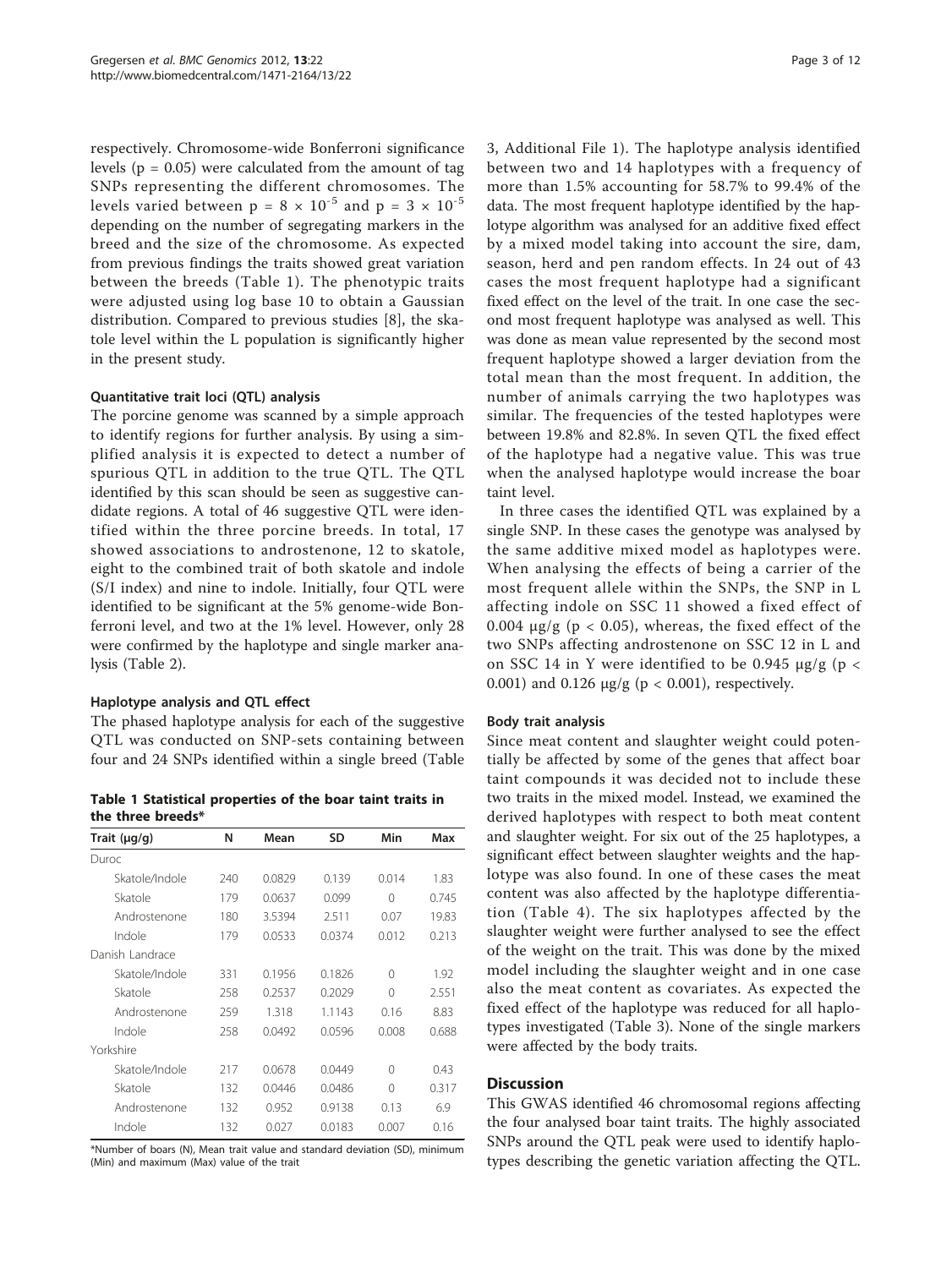|                  |                  | QTDT          | QFAM              |           |                 |
|------------------|------------------|---------------|-------------------|-----------|-----------------|
| SSC <sup>#</sup> | <b>Trait</b>     | p-value       | emperical p-value | Peak (Mb) | Interval (Mb)   |
| Duroc            |                  |               |                   |           |                 |
| 3                | log Skatole      | 2.0E-05'      | 8.0E-05           | 19.615    | 16.518-20.52    |
| 3                | log Androstenone | 8.0E-05       | 4.0E-05           | 120.04    | 113.99-122.62   |
| 5                | log S/I-index    | 1.0E-05       | 2.0E-05           | 18.728    | 18.728-18.962   |
| 6                | log Androstenone | 1.0E-05       | 3.0E-05           | 75.721    | 75.721-76.450   |
| 10a              | log Indole       | 4.0E-05       | <b>NS</b>         | 7.961     | 7.793-18.265    |
| 10 <sub>b</sub>  | log Indole       | 2.0E-05       | <b>NS</b>         | 62.985    | 52.066-63.550   |
| 12               | log Androstenone | 1.0E-05       | 2.0E-05           | 41.225    | 41.209-46.114   |
| 14               | log Androstenone | 6.0E-05       | 6.0E-05           | 19.421    | 19.421-21.826   |
| Landrace         |                  |               |                   |           |                 |
| $\mathbf{1}$     | log Androstenone | 3.0E-05       | <b>NS</b>         | 164.281   | 164.281-166.282 |
| 2a               | log Androstenone | 2.0E-05       | 6.0E-05           | 98.469    | 85.522-106.398  |
| 2 <sub>b</sub>   | log Androstenone | 2.0E-05       | 4.0E-05           | 142.568   | 142.568-144.814 |
| 5                | log S/I-index    | 6.0E-06       | 4.0E-05           | 87.29     | 62.442-88.563   |
| 6                | log Indole       | 7.0E-06       | 3.0E-05           | 134.996   | 134.141-140.591 |
| 7                | log Androstenone | 1.0E-06*      | 1.0E-05           | 40.375    | 2.451-40.421    |
| 11               | log Indole       | 4.0E-05       | 4.0E-05           | 87.549    | single SNP      |
| 12               | log Androstenone | 5.0E-05       | 4.0E-05           | 45.898    | single SNP      |
| 14               | log S/I-index    | 3.0E-05       | 3.0E-05           | 152.887   | 149.608-153.745 |
| 14               | log Indole       | 2.0E-06*      | 1.0E-05           | 151.637   | 150.832-153.786 |
| 15               | log Indole       | 4.0E-05       | 4.0E-05           | 17.709    | 2.724-17.767    |
| Yorkshire        |                  |               |                   |           |                 |
| <b>6a</b>        | log S/I-index    | <b>NS</b>     | 1.0E-05           | 76.056    | 75.839-80.408   |
| 6b               | log S/I-index    | <b>NS</b>     | 2.0E-05           | 157.089   | 155.897-157.734 |
| 7                | log S/I-index    | 3.0E-05'      | 1.0E-05           | 99.096    | 98.947-101.548  |
| 8                | log S/I-index    | <b>NS</b>     | 2.0E-05           | 38.293    | 35.328-40.051   |
| 9                | log Skatole      | 7.0E-06       | 1.0E-05           | 30.292    | 15.055-30.539   |
| 11b              | log Androstenone | 8.0E-06       | 7.0E-05           | 75.129    | 78.672-80.006   |
| 12               | log Androstenone | 2.0E-05       | 7.0E-05           | 37.443    | 35.941-45.383   |
| 14               | log Androstenone | 5.0E-06       | 2.0E-05           | 138.164   | single SNP      |
| 14               | log Indole       | $6.0E - 07**$ | 1.0E-05           | 152.48    | 149.326-153.593 |

#### <span id="page-3-0"></span>Table 2 Chromosome wide significant boar taint QTLs confirmed by a haplotype analysis mapped to Sscrofa10.2 in different breeds

\*\*,\* =  $p$  < 0.01,  $p$  < 0.05 genome-wide significant,  $* = Sus\,$  scrofa chromosome

 $'$  = QTDT on none log transformed trait, NS = not significant at the 5% Bonferroni level

The SNP-sets were analysed by use of a probability based phasing algorithm implemented to infer haplotypes. Of the 46 suggestive QTL, 28 were confirmed using a haplotype analysis by contrasting the most abundant haplotype to the rest of the haplotypes with an additive effects model. The QTL and haplotype analysis was performed in the three Danish breeds Duroc, Landrace, and Yorkshire, separately. A total of 10 haplotypes were found to significantly affect androstenone, two to affect pure skatole, six to affect pure indole and seven to affect a skatole equivalent (S/I index) containing both skatole and indole. In addition, slaughter weight and meat content were analysed and sometimes found to be significantly affected by the QTL haplotype. By including slaughter weight and meat content as covariates in the mixed model the fixed effects for the haplotypes were adjusted. The sample size of each breed was limited (132 to 331). Therefore QTL discovered here should be validated using larger samples of the same populations. However, the number of half sib families analysed resembles the number found in a previous study [[33\]](#page-10-0). Also as at most two offspring from each nucleus family were included, we are convinced that a large part of the genetic variation within each breed was represented in the data. In addition, by introducing haplotypes capturing the total genetic variance within the QTL region, and not only within haplotype blocks split by the four gamete rule as is a more conventional approach [[40\]](#page-10-0), it was possible to select and combine information from markers likely to be in strong linkage disequilibrium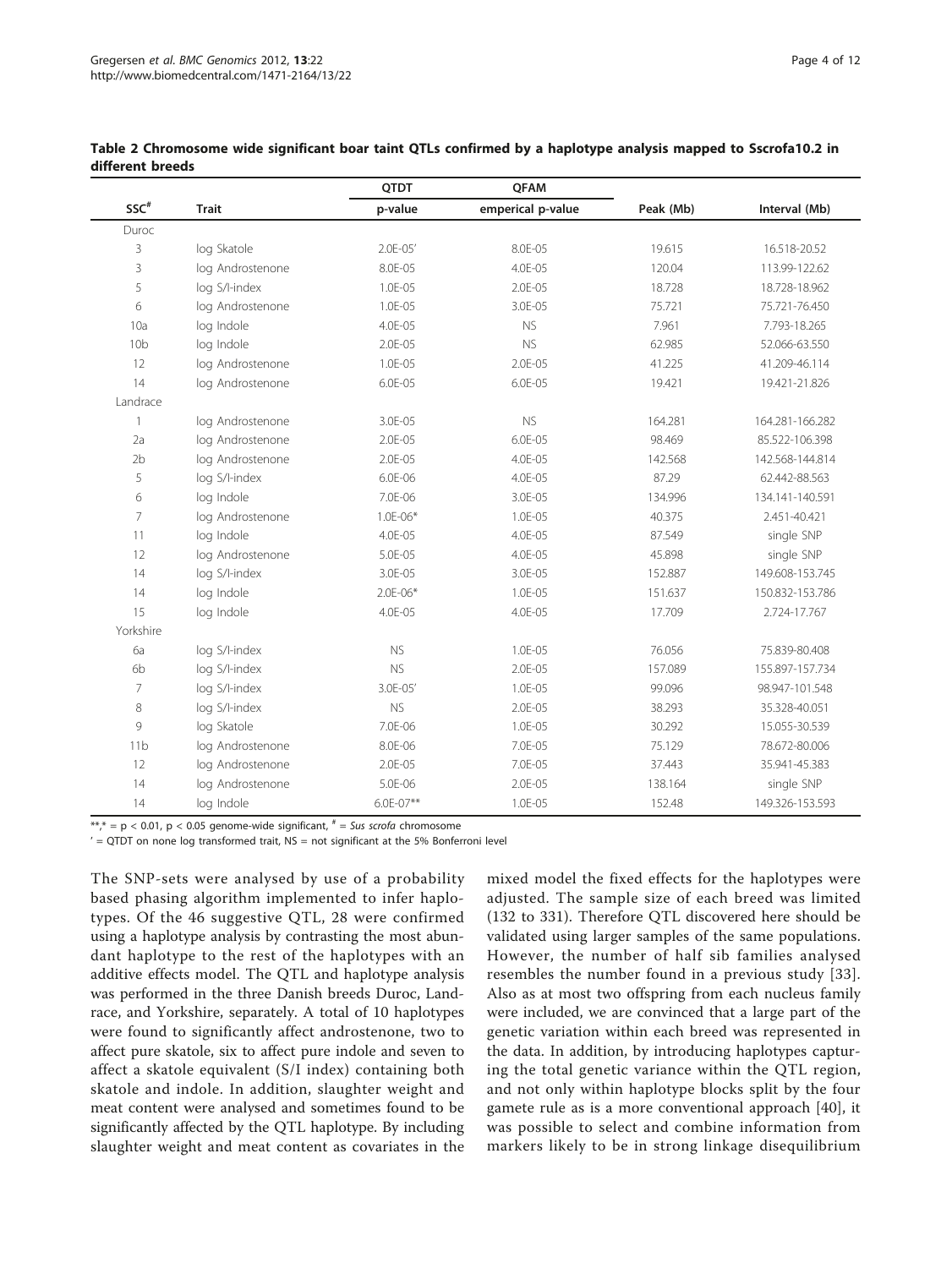|                 |                  |            |                |                          |                       | Haplotype analysis       |                          |
|-----------------|------------------|------------|----------------|--------------------------|-----------------------|--------------------------|--------------------------|
| $SSC^*$         | <b>Trait</b>     | <b>HF</b>  | SNP-set        | Haplotypes <sup>\$</sup> | Percent <sup>\$</sup> | Significance             | Fixed effect $(\mu q/q)$ |
| Duroc           |                  |            |                |                          |                       |                          |                          |
| 3               | log Skatole      | 68.9       | 10             | 5                        | 93                    | 0.05023                  | 0.022                    |
| 3               | log Androstenone | 33.7       | 12             | 10                       | 97.4                  | $0.03365*$               | 0.844                    |
| 5               | log S/I-index    | 81.6       | 5              | $\overline{2}$           | 99.4                  | $0.00304$ **             | 0.015                    |
| 6               | log Androstenone | 56.1       | $\overline{4}$ | 4                        | 99.4                  | $2.106e^{-4}$ ***        | 0.775                    |
| 10a             | log Indole       | 55.4       | 10             | 13                       | 78                    | $6.92e^{-4}$ ***         | 0.012                    |
| 10 <sub>b</sub> | log Indole       | 34.1       | 15             | 12                       | 77.2                  | $0.0225$ *               | $0.008$ $(0.003*)^a$     |
| 12              | log Androstenone | 51.5       | 9              | 9                        | 93.4                  | $1.027e^{-4}$ ***        | 1.292                    |
| 14              | log Androstenone | 82.8       | 12             | 4                        | 94.9                  | 7.4 $e^{-3}$ **          | 1.183                    |
| Landrace        |                  |            |                |                          |                       |                          |                          |
| 1               | log Androstenone | $19.8^{5}$ | 6              | 8                        | 99.2                  | 3.35e <sup>-4</sup> ***  | 1.279                    |
| 2a              | log Androstenone | 23.4       | $\overline{7}$ | 14                       | 85.7                  | $6.48e^{-3}$ **          | 0.838                    |
| 2b              | log Androstenone | 54.9       | 6              | 6                        | 94.2                  | $0.02133*$               | 1.172                    |
| 5               | log S/I-index    | 44.5       | 10             | 9                        | 79.6                  | 6.138 $e^{-3}$ **        | $-0.031$                 |
| 6               | log Indole       | 27.6       | 11             | 10                       | 89.3                  | $0.01616*$               | $-0.012$                 |
| $\overline{7}$  | log Androstenone | 38.6       | 15             | 13                       | 58.7                  | 8.094e <sup>-3</sup> **  | 1.240                    |
| 14              | log S/I-index    | 52.4       | 24             | 9                        | 92.2                  | $3.86e^{-5***}$          | $-0.038$ $(-0.011***)^a$ |
| 14              | log Indole       | 30         | 24             | 7                        | 93.3                  | 8.815e <sup>-5</sup> *** | $-0.013$ $(-0.004***)^a$ |
| 15              | log Indole       | 48.1       | 18             | 7                        | 96                    | $5.451e^{-3}$ **         | $-0.056$                 |
| Yorkshire       |                  |            |                |                          |                       |                          |                          |
| 6a              | log S/I-index    | 73.9       | 15             | 3                        | 95.8                  | 4.706e <sup>-5</sup> *** | $0.015$ $(0.004***)^{b}$ |
| 6b              | log S/I-index    | 30.6       | 10             | 7                        | 94.4                  | $0.01399*$               | 0.009                    |
| $\overline{7}$  | log S/I-index    | 44.8       | 16             | 5                        | 97.2                  | 3.538 $e^{-3}$ **        | 0.013                    |
| 8               | log S/I-index    | 63         | 11             | 5                        | 97.2                  | $1.741e^{-3}$ **         | $0.013$ $(0.003**)^a$    |
| 9               | log Skatole      | 33.5       | 11             | 10                       | 90.5                  | 0.03686 *                | $-0.012$                 |
| 11 <sub>b</sub> | log Androstenone | 57.1       | 5              | 6                        | 98.4                  | $0.0125$ *               | $0.838$ $(0.059**)^a$    |
| 12              | log Androstenone | 61         | 16             | 10                       | 94.3                  | $0.03257*$               | 0.827                    |
| 14              | log Indole       | 43.8       | 12             | 8                        | 95.1                  | $1.028e^{-3}$ **         | $-0.007$                 |

#### <span id="page-4-0"></span>Table 3 Haplotype statistics and analysis of suggested QTL regions

\*\*\*,\*\*,\* = p < 0.001, 0.01, 0.05,  $^*$  = Sus scrofa chromosome

HF = Haplotype frequency of the most common haplotype,<sup>S</sup> = The second most common haplotype

 $s =$  Amount of haplotypes with a frequency above 1.5%

 $a<sup>b</sup>$  = Test including slaughter weight, slaughter weight and meat content as covariate ,

with whatever regulates the trait. These two things in combination might explain the relatively large effects found in this study.

#### QTL analysis

Previous studies of QTL affecting androstenone in fat identified genomic regions on SSC 1, 2, 3, 4, 5, 6, 7, 9, 10, 11, 13, 14, 15 and 18 [\[7,](#page-9-0)[29,32,33](#page-10-0)]. In the current study, a substantial number of genome regions affecting fat androstenone were identified in the three purebred populations analysed. The affected chromosomal regions that were confirmed by the haplotype analysis were located on the following chromosomes: 2, 3, 5, 6, 7, 11, 12 and 14.

Few studies have been conducted to identify genome regions affecting skatole in fat. However, the two most recent studies by Grindflek et al. (2011) [[7,](#page-9-0)[33](#page-10-0)] detected QTL regions affecting both skatole and indole on nine

different chromosomes. In total, ten chromosomes have been identified to harbour QTL affecting skatole and the SSC locations are 1, 2, 3, 5, 6, 7, 10, 11, 13 and 14 [[7](#page-9-0)[,29,30](#page-10-0),[33\]](#page-10-0). In the current study, regions affecting skatole were identified on SSC 3 and 9. In relation to indole, the current study identified seven chromosomal regions to be affected. These were located on SSC 6, 10, 11, 14 and 15. In addition, segmental regions identified to be affected by the S/I index were found on SSC 5, 6, 7, 8 and 14.

#### Analysis within and between breeds

The QTL affecting the indole and S/I index trait, identified on SSC 14 in L, was the only QTL found to overlap within a breed. As indole is part of the S/I index an overlap in QTL region between these two traits is not surprising. Overlaps were also observed between breeds, however, mostly within the same trait. The QTL on SSC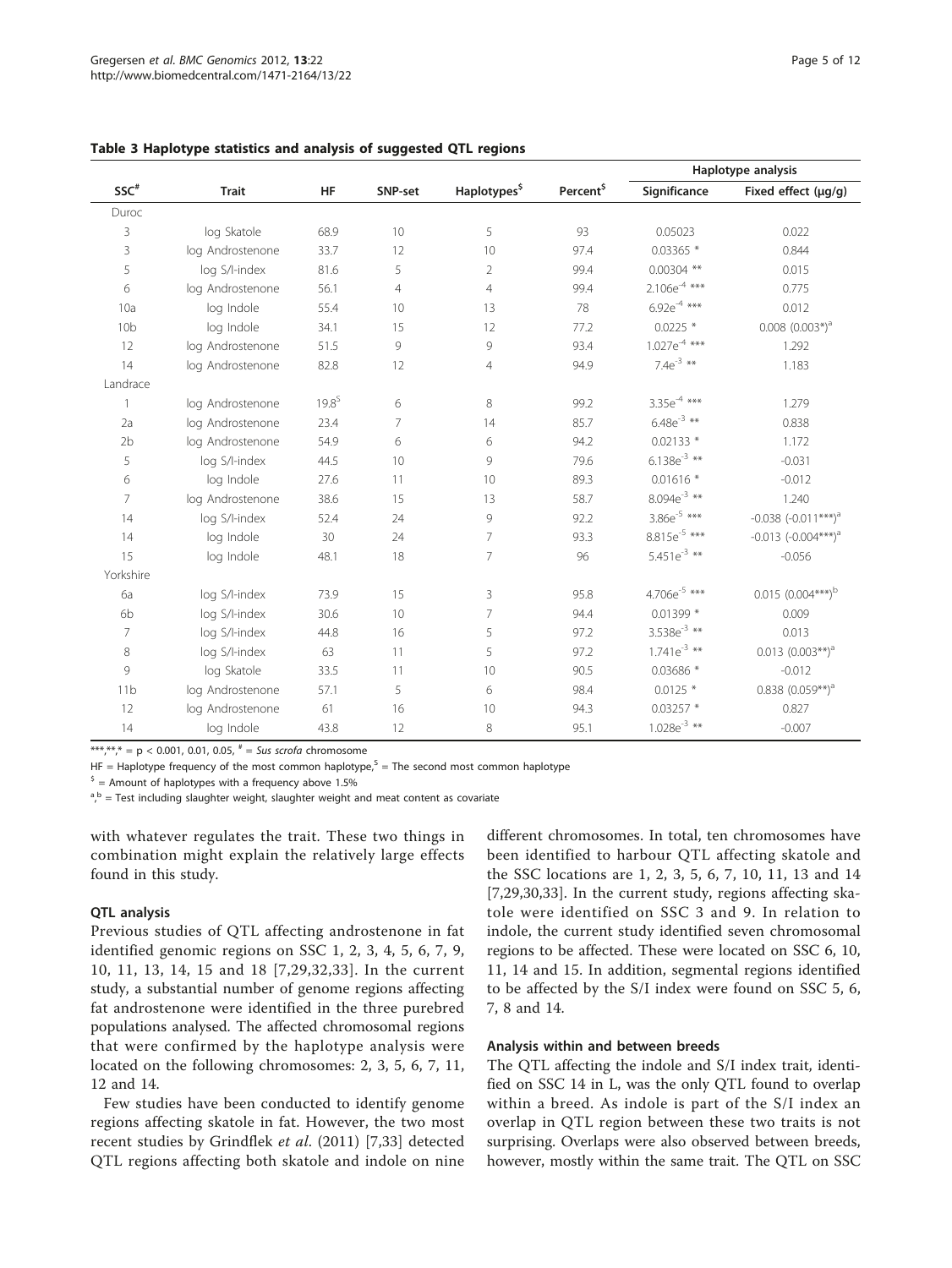<span id="page-5-0"></span>Table 4 Influence of body traits on haplotypes

|                    |                           | Slaughter weight | <b>Meat content</b>       |       |  |  |
|--------------------|---------------------------|------------------|---------------------------|-------|--|--|
| $SSC$ <sup>#</sup> | Significance Fixed effect | (kq)             | Significance Fixed effect | (%)   |  |  |
| Duroc              |                           |                  |                           |       |  |  |
| 10 <sub>b</sub>    | $0.0270*$                 | 1.199            |                           |       |  |  |
| Landrace           |                           |                  |                           |       |  |  |
| 14                 | $8277e^{-3}$ **           | 1.305            |                           |       |  |  |
| 14                 | $8.908e^{-3}$ **          | 1427             |                           |       |  |  |
| Yorkshire          |                           |                  |                           |       |  |  |
| ба                 | $6.929e^{-3}$ **          | 1.339            | 0.0377<br>$***$           | 0.273 |  |  |
| 8                  | $7.207e^{-3}$ **          | 1.393            |                           |       |  |  |
| 11 <sub>b</sub>    | $0.0469$ *                | 1.162            |                           |       |  |  |

\*\*,\* = p < 0.01, p < 0.05, # = Sus scrofa chromosome

12, found to affect androstenone, was segregating in all breeds, but it was only explained by a single SNP in L. An overlap could also be observed between the QTL for androstenone in D and the QTL for the S/I-index in Y on SSC 6. In addition, the QTL on SSC 14 previously described in L also overlap a QTL within the same region in Y. The relatively small overlap in QTL could be expected based on the knowledge of the different distribution of the boar taint traits observed within the three breeds and in relation to possible fixed alleles.

#### Haplotype analysis in relation to androstenone

A suggestive QTL reducing the level of androstenone was observed in D on SSC 3. It was confirmed by the haplotype analysis. The most frequent haplotype showed a fixed effect of 0.844 μg/g, which is relatively small compared to other effects identified in the present study. However, as the frequency of the haplotype is around 34%, it is possible to increase the population frequency by selection. One of the genes previously identified as being involved in androstenone biosynthesis was located within the QTL region, i.e., the gene ST5AR2 (steroid 5-alpha-reductase 2) also called SRD5A2. A number of steroids are catabolised by this enzyme along with *SRD5A1* into their 5 $\alpha$ -reduced metabolites [\[41](#page-10-0)]. In addition, SRD5A2 is also involved in androstenone formation by catabolising the final step from 4,16-androstadien-3-ene [[2](#page-9-0)]. Variation of SNPs within the SRD5A2- 3'UTR has previously been shown to be associated to plasma levels of androstenone in a Norwegian Landrace population by a haplotype analysis [[37\]](#page-10-0). As low androstenone level was associated with low level of estrone sulphate, they concluded that this haplotype is less desirable for selection purposes because of potentially reduced reproduction.

On SSC 6 the QTL identified to affect androstenone in Duroc overlap the one identified in a Norwegian Duroc population [[7](#page-9-0)]. In order to keep the level of fertility in the population they also investigated how the QTL would affect the level of testosterone and estrogens. They found that most of the QTL shown to affect androsterone also affected one or more of the other hormones except the one identified on SSC 6. In the current study, the fixed effect was found to be 0.775 μg/ g and highly significant, and the frequency of the haplotype was rather abundant (56%). An analysis to find the proportion of explained phenotypic variance for the haplotype was conducted. Here it was found that the haplotype explained around 11.7% of the total phenotypic variance. High levels of variance explained for SNPs in a number of different genes have previously been described in a Norwegian Duroc population [\[37\]](#page-10-0). As 99.4% of the animals were included in the test and only four haplotypes were identified within this QTL the haplotype appears as a possible candidate for use in breeding efforts.

The QTL identified on SSC 14 between D and androstenone was also confirmed by the haplotype analysis. The haplotype showed a relatively large fixed effect (1.183  $\mu$ g/g) that explained around 8.1% of the total variance. A QTL analysis conducted in a Meishan  $\times$  Large White population revealed a genome-wide significant peak within the same area [\[32\]](#page-10-0). In the current study the peak SNP was found to be located within an intron of the gene LOC100518755 (polypeptide N-acetylgalactosaminyltransferase-like 6-like). Previously, NAT12 (N-acetyltransferase 12) involved in phase II metabolism in the liver has been shown to be differentially expressed when analysing extreme high vs. extreme low androstenone Duroc and Norwegian Landrace animals [\[35](#page-10-0)].

The QTL identified in D on SSC 12 that regulates the level of androstenone was also identified in Y and by a single SNP in L. All suggestive QTL were confirmed by the haplotype analysis. In D the most abundant haplotype (51.5%) showed a fixed effect (1.29  $\mu$ g/g), which was the highest effect on androstenone in the entire study. Further investigation revealed that this particular haplotype explained about 13.2% of the total variance. The fixed effect in Y and L was not as high, 0.827 and 0.945, respectively, and no significant result on the variance could be achieved for these haplotypes.

In L, four additional QTL regions affecting the level of androstenone were confirmed by the haplotype analysis. On SSC 7 a very broad region spanning 38,292 kb was identified. In the study by Grindflek et al. [[33](#page-10-0)], three QTL regions were identified on this chromosome. One of these QTL, referred to as 7a in their paper, overlaps the region found here. However, the region identified in this study also overlaps another QTL previously detected. The CYP21 gene was selected as a candidate gene and further analysed, however, they found that no SNP in the coding part of the CYP21 gene could explain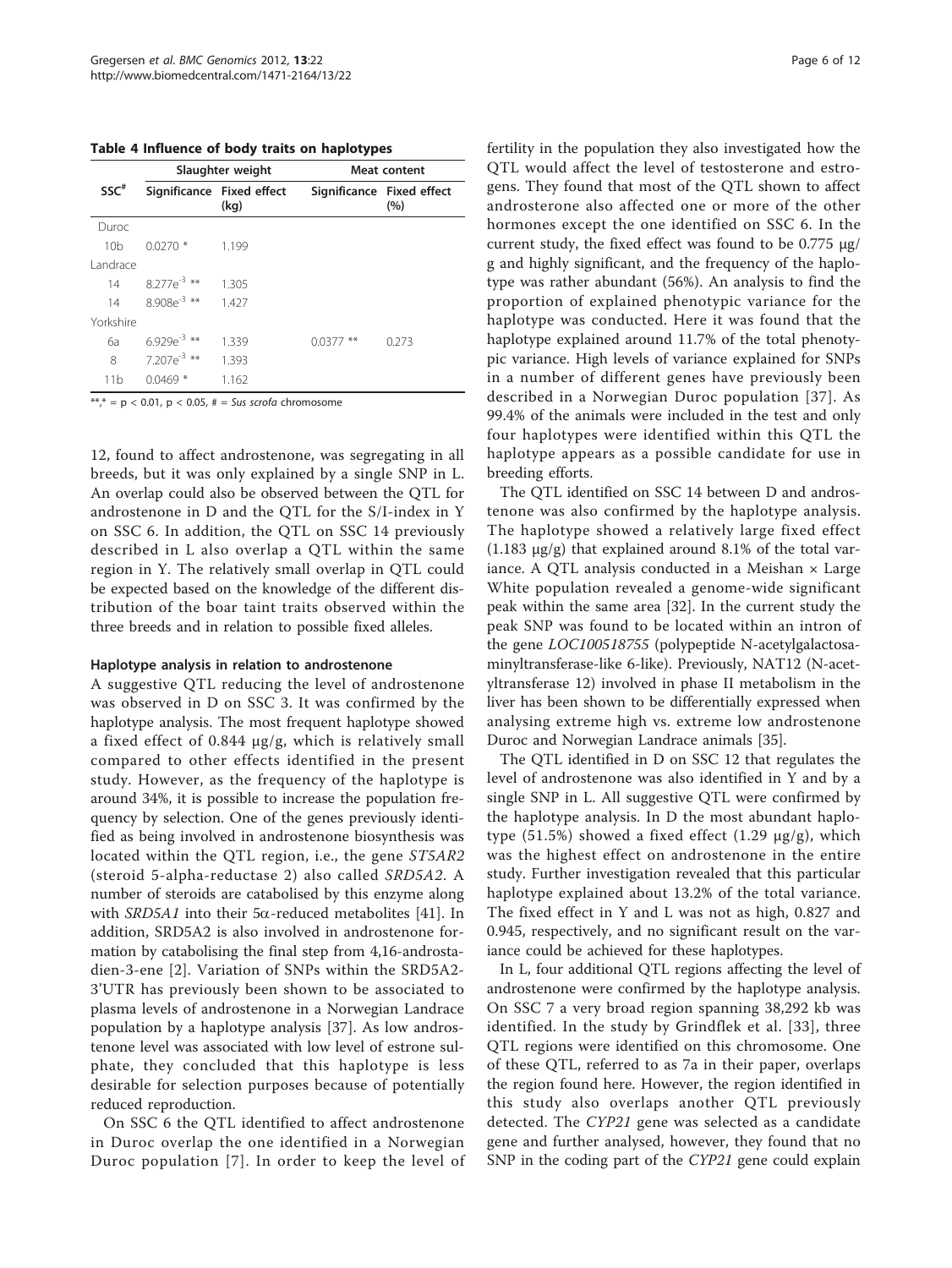the association [[32](#page-10-0)]. The CYP21 gene is involved in formation of 4,16-androstadien-3-ene from progesterone [[2\]](#page-9-0). In this study we found that the SNP UMB10000108, which was located within an intron of the CYP21A2 (cytochrome P450, family 21, subfamily A, polypeptide 2) gene, was associated with the QTL ( $p = 0.0017$ ). The gene CYP21 has previously been shown to be down regulated in high androstenone Norwegian Landrace boars [\[38\]](#page-10-0).

On SSC 1 in L we identified another suggestive QTL. In this case the analysis of the most common haplotype within the QTL did not show a significant association between the haplotype and trait. However, the second most frequent haplotype seemed to deviate more from the total mean and hence was analysed instead. In this case the haplotype showed a large effect  $(1.279 \mu g/g)$ and it was found that this haplotype explained about 16.8% of the phenotypic variance. A candidate gene located within the region is the gene CYB5A (cytochrome b5 type A). Pregnenolone is converted to 5,16 androstadien-3 $\beta$ -ol by the andien- $\beta$  synthase. The andien- $\beta$  synthase activity is catalyzed by cytochrome P450c17 and depends on adequate levels of CYB5A [[16\]](#page-9-0). The level of CYB5A in testis hence has an indirect impact on the amount of produced androstenone. A SNP  $(G > T)$  at base -8 upstream of ATG in the 5'untranslated region of CYB5A was studied in relation to plasma and back fat traits related to boar taint in Swedish Landrace  $\times$  Yorkshire crossbred pigs [\[42](#page-10-0)]. The analysis showed weight dependent positive effect of having the T allele in both plasma androstenone and back fat skatole. However, they concluded that it should not be implemented due to the lack of change in back fat androstenone that might be due to the low allele frequency of the T allele in the population.

One of the QTL identified on SSC 2 to affect androstenone was found to overlap a region affecting skatole reported by Grindflek et al. (2011) [[7](#page-9-0)]. Further investigations of the area will be needed before including this QTL in a breeding scheme.

## Haplotype analysis in relation to the indolic compounds

A total of five QTL verified by the haplotype analysis in relation to indole and the S/I index seemed to be influenced by the slaughter weight as well as the trait. Hence, the haplotype were re-analysed to account for the effects of the slaughter weight. For the three S/I index QTL on SSC 6, 8 and 14 identified in Y, Y and L the fixed effect dropped by 0.011, 0.010 and 0.027 μg/g, respectively, when including the slaughter weight as a covariate. The amount of variance explained by the haplotype was analysed to see how it was affected by including the slaughter weight in the model. Surprisingly, the values were still high; 8.9% in Y on SSC 6a, 7.63% in Y on SSC 8 and 11.21% in L on SSC14, were only the one on SSC 6 had changed markedly (-2.7%). Even though the fixed effect decreased in these cases, the explained variance only changed marginally. The fixed effect of the haplotype identified from the chromosome 10b QTL in D also showed a decrease (0.005 μg/ g). This QTL overlap a QTL for both skatole and indole previously identified in the Landrace population [[33](#page-10-0)].

Only two QTL identified to affect skatole were confirmed by the haplotype analysis, namely, the one on SSC 9 in Y and the one in D on SSC 3. The QTL identified in D on SSC 3 overlap a QTL identified to affect both testosterone and esterone sulphate in a Norwegian Landrace population [[7\]](#page-9-0). Besides, they identified a QTL affecting both skatole and androstenone in a Norwegian Duroc population to be located closer to the centromere region than the one identified in this study. In the current study, a suggestive QTL for androstenone was also detected ( $P = 0.0004$ ). A candidate gene for the QTL on SSC 3 is the SULT1A1 (sulfotransferase family, cytosolic, 1A, phenol-preferring, member 1) gene. This gene has not yet been aligned to the porcine assembly, but comparative mapping of human genes within the area of SULT1A1 suggests that the gene is likely to be located around 16.6-17.0 Mb on SSC 3 Sscrofa9. In addition, the peak SNP (DIAS0001357) was found to be located within the XPO6 gene situated only 0.4 Mb from SULT1A1 in humans. Furthermore, the gene has been mapped by linkage analysis to SSC 3 [[43](#page-10-0)]. This gene is known to be involved in phase II metabolism of skatole [[23](#page-10-0)]. In addition, a suggestive QTL on SSC 7 identified to affect skatole in the Y breed that could almost be distinguished by the haplotype analysis ( $p = 0.088$ ) overlap the region reported in a Norwegian landrace population [[7](#page-9-0)]. This region was also reported by Quintanilla et al. (2003) to affect back fat androstenone [[32](#page-10-0)].

The QTL identified and confirmed by the haplotype analysis on SSC 14 in both L and Y affecting indole, and in L also the S/I index, could be regulated by the candidate gene CYP2E1 (cytochrome P450, family 2, subfamily E, polypeptide 1). This gene is a phase I liver metaboliser of skatole (reviewed by Zamaratskaia et al. 2008 [[15\]](#page-9-0)). In addition, the CYP2E1 gene has previously been shown to be a major metaboliser of indole in rats [[44\]](#page-10-0). The UMB10000045 SNP situated within an intron of the gene was found to be significantly associated with the QTL ( $p < 1e-5$ ) in L for both traits. However, this SNP was not segregating in the Y population; instead, another SNP was identified in relation to the gene. The SIRI0000194 flanked the CYP2E1 at the 5' side of the gene (587 bp) and was found to be significantly association to the QTL ( $p = 8e-6$ ). For both of the haplotypes identified in relation to indole the fixed effects seemed small (-0.004 and -0.007). The negative values indicate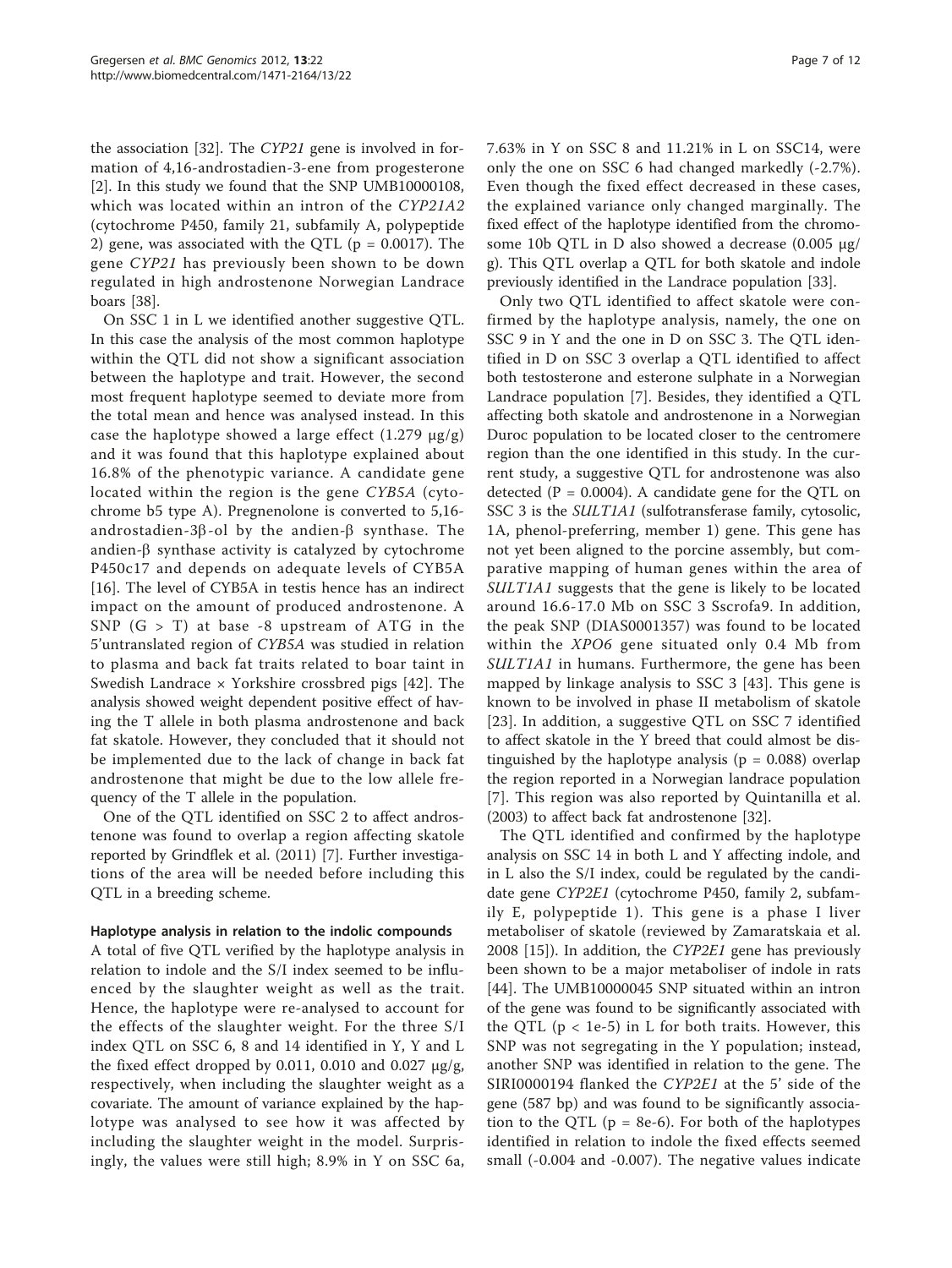that for the most frequent haplotype in these QTL the average level of indole was higher. By analysing the explained variance for the haplotypes it was found that the level was similar to previously identified values [\[37](#page-10-0)]. The variance explained by the haplotype regulating indole in L was 4.2%, but the level identified in Y was much higher: 13.9%. The variance explained by the S/I index in L was 11.5%.

None of the breeds showed any association to the pure skatole measure within the chromosome region on SSC 14. One of the issues that have been discussed during the past decade is the inability to detect a skatole QTL in relation to CYP2E1 [[2](#page-9-0)]. The difference in bacterial load in the animals and hence the synthesis of the compounds might explain the lack of QTL. Indole is produced in a single step by a large variety of bacteria whereas the two-step formation of skatole is specific and dependent on certain bacteria strains. The first step from tryptophan to indole-3-acetic acid is done by Escherichia Coli and Clostridium [[45](#page-10-0),[46](#page-10-0)]. The second step converts the indole-3-acetic acid into skatole. This is done by the genera Clostridium and a Lactobacillus strain [\[47-50](#page-10-0)]. The genetic composition of an animal does not depend on whether the skatole is produced or not. If a proportion of the animals have less skatole due to a low bacterial load their genetic ability to metabolise the compound can still be rather poor but give a "false" low trait value in relation to their genetics. In addition, indole and skatole are both broken down by CYP2E1 in the liver as described above but as the level of indole is not affected by the composition of bacteria we see a perfect association to the genetics in the area around the gene. The same applies for the skatole equivalent trait. As indole is part of the trait we get a more balanced trait in relation to the genetics. In a study by Lanthier et al. (2007) [[51](#page-10-0)] intestinal skatole were measured to distinguish high and low producers. They found that only the high producers showed a strong correlation between fat skatole and the level of SULT1A1. This might be due to the same principle as described above. However, the more recent studies on Norwegian pure bred animals showed association of skatole and indole to affect the genomic region in both Landrace and Duroc [\[7](#page-9-0)[,33](#page-10-0)].

## Conclusion

In this study we conducted QTL analysis of four traits related to boar taint in three different Danish breeds. More than half of the suggestive QTL that were identified were confirmed by the haplotype analysis and many of them also by previous findings. A number of candidate genes were identified. In relation to androstenone the genes SRD5A2, LOC100518755, CYB5A and CYP21A2 were located within QTL in either Duroc or Landrace. In addition, the genes that might influence the level of skatole and indole within the identified QTL were SULT1A1, and CYP2E1. Identification of causal variation within the candidate genes will further advance attempts to apply genetic markers to select for reduced boar taint.

## Methods

The analysis conducted in this article deviates from most other approaches where either a SNP or haplotype analysis is conducted. In this case we did both. A classical genome scan, however somewhat sparse, was done to identify QTL regions and in addition, a haplotype analysis to confirm the QTL association as well as identify haplotypes to reduce the level of boar taint. As this analysis was not performed on traditionally haplotype blocks but on highly associated markers, SNPs within the QTL were selected and used in the analysis. The ultimate target was to identify haplotypes that can be applied to selective breeding.

## Animals

The 923 pigs used in the study comprise boars of three breeds. A total of 265 Danish Duroc, 265 Yorkshire (Danish Large white) and 393 Danish Landrace boars were used. All population pedigrees included nuclear families with 1-2 offspring in a half-sib family structure. The Duroc population comprised offspring of 71 boars crossed with 229 sows and includes half sib families of up to 10 animals. The Landrace population comprised offspring of 56 boars crossed with 264 sows where the largest half sib family included 24 offspring. Finally, the Yorkshire population comprised offspring of 51 boars crossed with 179 sows including half sib families of 2-25 animals. The boars were selected based on their potential to be genetically superior for the production traits by virtue of the ancestry and were all performance tested at the test station Bøgildgård. Each boar was bred on one of the 49 DanAvl nucleus breeding farms. The newly arrived boars (approx. 7 kg) were kept in climate stables for the first weeks. When they reached 30 kg they were moved to the testing stables and sorted according to breeds. They were put into pens with ACEMO automatic dry feeding stations, and fed ad libitum from 30 kg to 100 kg live weight with the same feed composition. After end of performance testing they were kept at the station until slaughter. Additional information about the test station can be found in [\[52](#page-10-0)]. The boars were slaughtered from week 41 in 2006 to week 20 in 2007 when the largest pig in the pen reached a weight of 110 kg. At slaughter, tissue samples of muscle, liver, testis, and fat were collected and stored at -20°C.

## Trait analysis

Slaughter weight and meat content was determined no later than 45 minutes after slaughter using the standard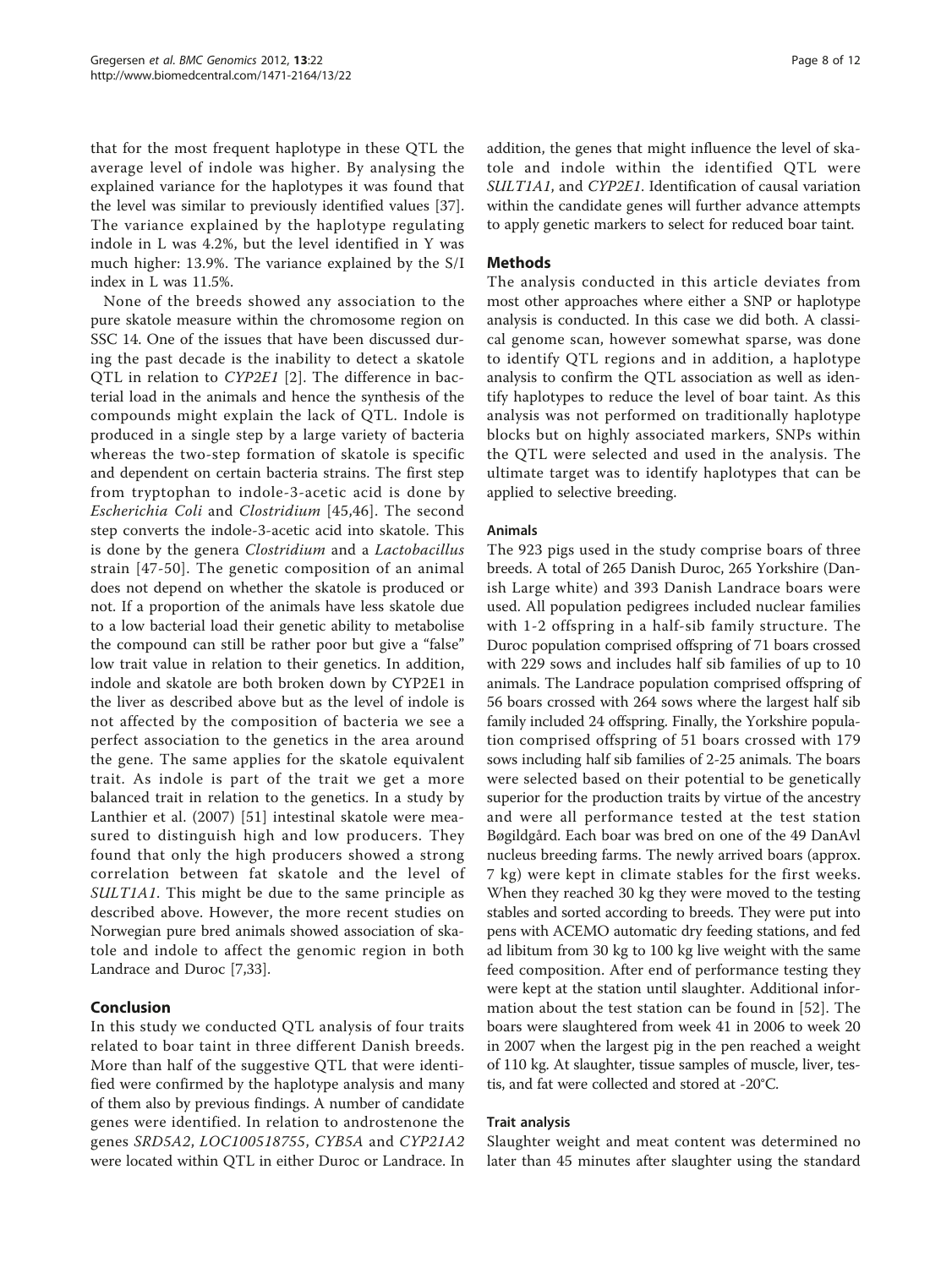classification system in Danish slaughterhouses. The automated equipment worked by keeping the carcass fixed while seven injection probes with light reflection measured the fat and meat thickness from the ham, loin and front. By combining these measures, a value for meat content was created. The animal age was registered in weeks. A skatole equivalent containing a combined value of skatole and indole (S/I) was measured by a calorimetric method in adipose tissue in 85 percent of the animals [\[53](#page-10-0)]. In addition, skatole, indole and androstenone were measured by the Norwegian School of Veterinary Sciences (NVH) on a subset of the animals (180 D, 259 L and 132 Y). Adipose tissue was examined by high performance liquid chromatography to measure levels of skatole and indole [\[54\]](#page-10-0). Levels of androstenone were analysed by modified time-resolved fluoroimmunoassay [\[55](#page-10-0)], using an antibody produced at NVH [\[56](#page-10-0)]. The trait values were log transformed using log base 10 in order to meet the assumption of Gaussian distributed data.

## Genotyping and data validation

Genomic DNA was isolated from all specimens by treatment with proteinase K followed by sodium chloride precipitation [[57\]](#page-10-0). Single Nucleotide Polymorphisms of all boars were genotyped on the PorcineSNP60 [\[58\]](#page-10-0) Illumina iSelect BeadChip according to the protocol [[59](#page-10-0)]. Thereafter, data were analysed by the Haploview 4.2 software [\[60](#page-10-0)] to account for low minor allele frequency (MAF > 0.05) and deviation from Hardy-Weinberg proportions (p-value  $> 0.001$ ) [[61](#page-10-0)]. The analysis was performed on one breed at a time as the association analysis did not account for population stratification that would be introduced by analysing the breeds together. Tag SNP sets were selected by Haploview 4.2's implementation of Tagger [\[39\]](#page-10-0) to generate a less conservative Bonferroni significance level for the association analysis. The SNP containing sequences were then mapped to both the Pig Sscrofa9 release 56 from the Ensembl database [\[62](#page-10-0)] and the Pig Sscrofa10.2 recently released [\[63](#page-11-0)] (International Swine Genome Sequencing Consortium). The mapping to Pig Sscrofa9 was used for gene annotation.

## Association analysis with SNP effects

The four boar taint traits were analysed in relation to all segregating markers for one breed at a time. Two different tests for evidence of association were performed. The first test was run in a naive way to find evidence of association without taking into account the family structure, seasonal fluctuations, pen, herd, slaughter weight or meat content. This test was performed as a total evidence of association conducted by use of simple F-statistics as implemented in QTDT version 2.5.1 [[64](#page-11-0)]. It was used to test whether the two alleles in a SNP showed any significant difference in mean value. The second test was performed by the PLINK software using the qfam-total option [\[65](#page-11-0)]. This test accounted for the nuclear structure, but not the half-sib structure represented by the data. Besides, the trait values in this case were adjusted for season (month) and pen at the test station Bøgildgård, if the trait was found to be influenced by these. The QFAM model was run using the T (max) permutation of 100,000 for all SNPs. All suggestive QTL identified by the two methods significant at the 5% Bonferroni level were selected for further analysis using a mixed model as later described. The body traits (slaughter weight and meat content) were not used as covariates as there might be an overlap in genes affecting both boar taint and the body characters. However, an analysis to identify which of the QTL that affected the body traits was conducted in addition to the haplotype analysis as described below.

## The haplotype algorithm

Considering haplotypes defined from highly associated SNPs, it is possible to account for more of the genetic variance present within the QTL regions, than by single SNPs. Hence, SNP-sets from all QTL regions were manually selected to represent haplotypes based on two criteria. The first criterion was that the SNP at the peak position had to be significant at the 5% Bonferroni chromosome-wide level in at least one of the association analysis performed. The second criterion was based on the degree of association, where the p-values of all the SNPs in the SNP-set should be smaller than the p-value of the background association level. The background level was evaluated by eye within each chromosome for the given trait. If only one SNP had a low p-value this was assigned as a single SNP QTL. The haplotype phases of these SNP-sets were derived probabilistically. As binary trees have previously shown to be excellent for phasing data we used this structure in the algorithm [[66\]](#page-11-0). A recursive algorithm was designed to create a binary tree that contained the frequency of the different possible phases. By ordering the SNPs in the physical order the tree was constructed by starting with the first SNP. At the end-nodes the phase was registered together with a counter representing the probability of having that phase. The counter was updated every time an animal reached the end-node. In the first step all animals within the breed was added creating the population tree. Then, by running through the tree again, it was possible to find the most probable haplotype for each animal given information from the whole population. By subtracting this phase from the genotype in the SNPset, the second phase was found. To reduce computing time, animals that were heterozygous for all SNPs were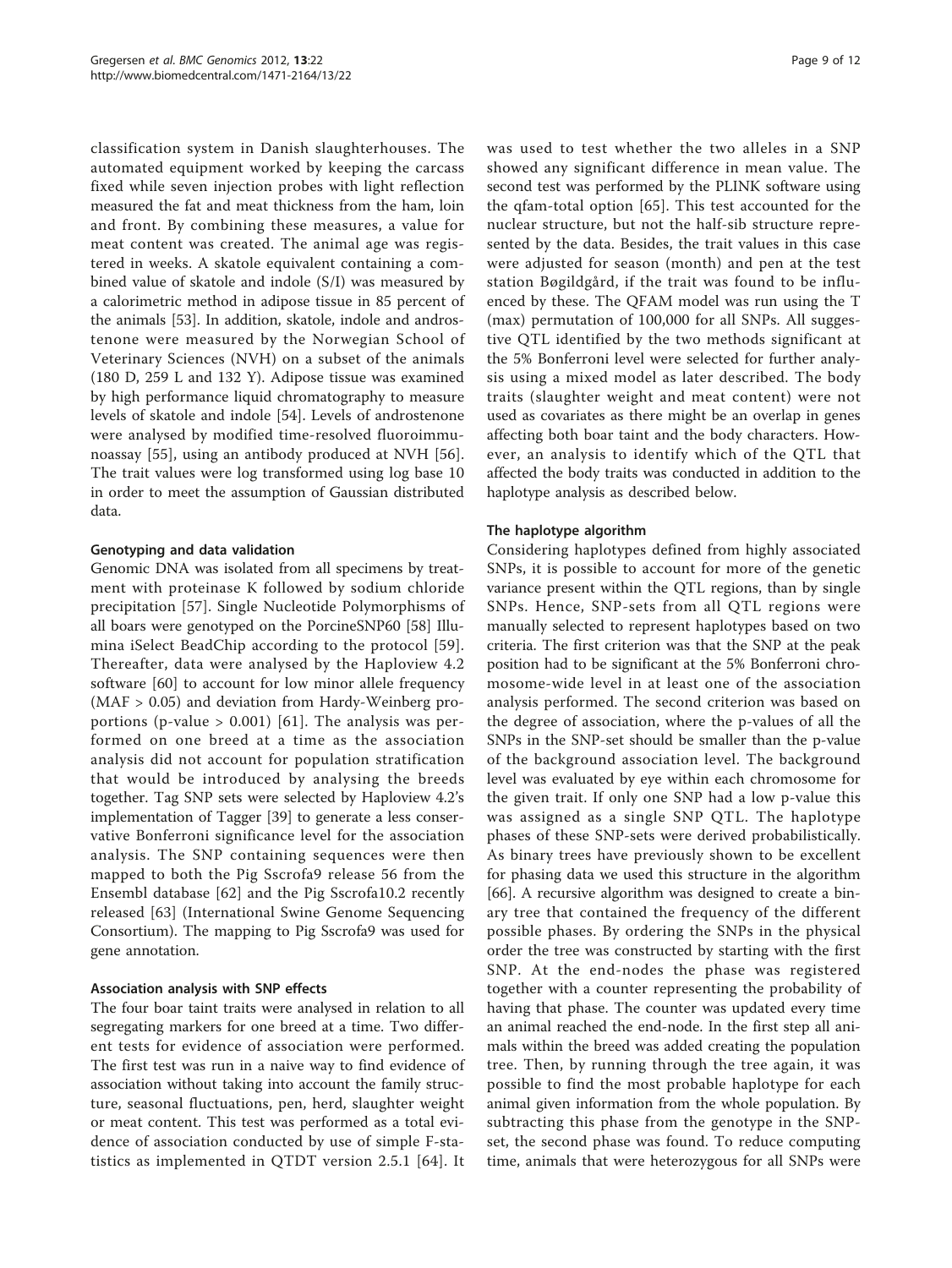<span id="page-9-0"></span>not included in the tree construction. Haplotypes having a frequency above 1.5% were considered true haplotype.

#### Analysis with fixed haplotype effect

A one-way ANOVA-test implemented in the lme4 package of R was conducted to test if the most common haplotype in the population could account for the QTL. A mixed model was introduced to test the additive effect of the haplotype.

 $Y_i = \mu_{f(i)} + b_{f(i)} + d_{nf(i)} + \beta h_i + s_{season(i)} + p_{pen(i)} + k_{herd(i)} + e_i$ 

Here  $Y_i$  is the trait value for the individual i,  $\mu_f$  is the mean of the half-sib family of individual i,  $b_{f(i)}$  is the random effect of the boar in the half-sib family of individual i,  $d_{\text{nfd}}$  the random effect of the sow in the nuclear family of individual i, and  $s_{\text{season}(i)}$ ,  $p_{\text{pen}(i)}$  and  $K_{\text{herd}(i)}$  are the random effect of season, pen and herd for individual i. The term  $h_i$  is  $h_i = 1$  if two copies of the most common haplotype, 0 if one copy and -1 if zero copies, and the parameter  $\beta$  is the additive genetic effect of the most common haplotype. A significance test for  $\beta = 0$ , i.e. no haplotype effect, was performed.

As described previously, the model did not account for slaughter weight and meat content. Hence these were analysed with the model above for the slaughter weight or meat content. If one or both of these components could also be differentiated by the haplotype the additive mixed model was run again, this time including the body traits as cofactors in the model.

## Additional material

[Additional file 1: A](http://www.biomedcentral.com/content/supplementary/1471-2164-13-22-S1.XLS)ll quantitative trait loci, including SNPs selected for the haplotype analysis, identified using QTDT and PLINK. The file contains information about breed, trait, SNPs, Sus scrofa chromosome and position.

#### List of abbreviations

D: Duroc; L: Landrace; Y: Yorkshire; SNP: single nucleotide polymorphism; GWAS: genome wide association study; QTL: quantitative trait locus or loci; S/I index: skatole equivalent containing both skatole and indole; SSC: Sus scrofa chromosome; MAS: marker assisted selection; MAF: minor allele frequency; HWP: Hardy-Weinberg proportions.

Genes: CYB5:CYB5A: cytochrome b5 type A; CYP17A1: cytochrome P450 17A1; CYP21:CYP21A2: cytochrome P450, family 21, subfamily A, polypeptide 2; CYP2A: cytochrome P450, family 2, subfamily A; CYP2E1: cytochrome P450, family 2, subfamily E, polypeptide 1; LOC100518755: polypeptide Nacetylgalactosaminyltransferase-like 6-like; SRD5A2: ST5AR2: steroid 5-alphareductase 2 and SULT1A1: sulfotransferase family, cytosolic, 1A, phenolpreferring, member 1.

#### Acknowledgements

This research project was funded by the EU-project SABRE (EU-FP6) and the Pig Research Center. We thank Professor Erik Ropstad and Professor Øystein Andresen at the Norwegian School of Veterinary Sciences for conducting the chemical analysis of the boar taint compounds. We thank Tove Hoberg from VSP for helping with identification of animals and sample collection at the slaughterhouse. We thank the technical staff of the research group for

collecting the samples and work in the laboratory. We thank Ole Fredslund Christensen for helping with the statistical part of the analysis. We thank the International Swine Genome Sequencing Consortium for supplying the newest version (10.2) of the porcine genome assembly.

#### Author details

<sup>1</sup>Department of Molecular Biology and Genetics, Faculty of Science and Technology, Aarhus University, P.O. Box 50, DK-8830 Tjele, Denmark. <sup>2</sup>Danish Agriculture & Food Council, Pig Research Centre, Axeltorv 3, 1609 Copenhagen V, Denmark.

#### Authors' contributions

CBE conceived the research and coordinated the project. IHV was in charge of the animal experiment and involved in planning the project. KKS did the SNP genotyping. LNC collected the data and animal tissue samples and critically revised the paper. BG designed the statistical models. VRG validated the data, conducted the GWAS and haplotype analysis as well as drafted the paper. All authors have read, edited and approved the final manuscript.

#### Received: 9 May 2011 Accepted: 13 January 2012 Published: 13 January 2012

#### References

- 1. Yokoyama MT, Carlson JR: [Dissimilation of tryptophan and related indolic](http://www.ncbi.nlm.nih.gov/pubmed/4545142?dopt=Abstract) [compounds by ruminal microorganisms in vitro.](http://www.ncbi.nlm.nih.gov/pubmed/4545142?dopt=Abstract) Appl Microbiol 1974, 27:540-548.
- 2. Robic A, Larzul C, Bonneau M: [Genetic and metabolic aspects of](http://www.ncbi.nlm.nih.gov/pubmed/18096119?dopt=Abstract) [androstenone and skatole deposition in pig adipose tissue: a review.](http://www.ncbi.nlm.nih.gov/pubmed/18096119?dopt=Abstract) Genet Sel Evol 2008, 40:129-143.
- 3. Tajet H, Andresen O, Meuwissen T: Estimation of genetic parameters of boar taint; skatole and androstenone and their correlations with sexual maturation. Acta Vet Scand 2006, 48:s1-s9.
- 4. Babol J, Squires EJ, Lundstrom K: [Relationship between metabolism of](http://www.ncbi.nlm.nih.gov/pubmed/15526783?dopt=Abstract) [androstenone and skatole in intact male pigs.](http://www.ncbi.nlm.nih.gov/pubmed/15526783?dopt=Abstract) J Anim Sci 1999, 77:84-92.
- 5. Doran E, Whittington FW, Wood JD, McGivan JD: [Cytochrome P450IIE1](http://www.ncbi.nlm.nih.gov/pubmed/12044562?dopt=Abstract) [\(CYP2E1\) is induced by skatole and this induction is blocked by](http://www.ncbi.nlm.nih.gov/pubmed/12044562?dopt=Abstract) [androstenone in isolated pig hepatocytes.](http://www.ncbi.nlm.nih.gov/pubmed/12044562?dopt=Abstract) Chem Biol Interact 2002, 140:81-92.
- 6. Rasmussen MK, Zamaratskaia G, Ekstrand B: In Vitro Cytochrome P450 2E1 and 2A Activities in the Presence of Testicular Steroids. Reprod Domest Anim 2010.
- 7. Grindflek E, Meuwissen T, Aasmundstad T, Hamland H, Hansen MHS, Nome T, Kent M, Torjesen P, Lien S: [Revealing genetic relationships](http://www.ncbi.nlm.nih.gov/pubmed/21346135?dopt=Abstract) [between compounds affecting boar taint and reproduction in pigs.](http://www.ncbi.nlm.nih.gov/pubmed/21346135?dopt=Abstract) J Anim Sci 2011, 89:680-692.
- 8. Xue J, Dial GD, Holton EE, Vickers Z, Squires EJ, Lou Y, Godbout D, Morel N: [Breed differences in boar taint: relationship between tissue levels boar](http://www.ncbi.nlm.nih.gov/pubmed/8880419?dopt=Abstract) [taint compounds and sensory analysis of taint.](http://www.ncbi.nlm.nih.gov/pubmed/8880419?dopt=Abstract) J Anim Sci 1996, 74:2170-2177.
- Claus R, Weiler U, Herzog A: [Physiological aspects of androstenone and](http://www.ncbi.nlm.nih.gov/pubmed/22059666?dopt=Abstract) [skatole formation in boar-A review with experimental data.](http://www.ncbi.nlm.nih.gov/pubmed/22059666?dopt=Abstract) Meat Sci 1994, 38:289-305.
- 10. Wang JF, Zhu YH, Li DE, Wang M, Jensen BB: Effect of type and level of dietary fibre and starch on ileal and faecal microbial activity and shortchain fatty acid concentration in growing pigs. Anim Sci 2004, 78:109-117.
- 11. Drochner W: Digestion of carbohydrates in pigs. Arch Anim Nutr 1993, 43:95-116.
- 12. Pauly CSP, O'Doherty JV, Ampuero Kragten S, Bee G: Growth performance, carcass characteristics and meat quality of group-penned surgically castrated, immunocastrated (ImprovacR) and entire male pigs and individually penned entire male pigs. Animal 2009, 3:1057-1066.
- 13. Zamaratskaia G, Rydhmer L, Andersson L, Chen G, Lowagie S, Andersson K, Lundstrom K: [Long-term effect of vaccination against gonadotropin](http://www.ncbi.nlm.nih.gov/pubmed/17714891?dopt=Abstract)[releasing hormone, using ImprovacTM, on hormonal profile and](http://www.ncbi.nlm.nih.gov/pubmed/17714891?dopt=Abstract) [behaviour of male pigs.](http://www.ncbi.nlm.nih.gov/pubmed/17714891?dopt=Abstract) Anim Reprod Sci 2008, 108:37-48.
- 14. Einarsson S: Vaccination against GnRH: pros and cons. Acta Vet Scand 2011, 48:S10.
- 15. Zamaratskaia G, Squires EJ: Biochemical, nutritional and genetic effects on boar taint in entire male pigs. Animal 2009, 3:1508-1521.
- 16. Meadus WJ, Mason Jl, Squires EJ: [Cytochrome P450c17 from porcine and](http://www.ncbi.nlm.nih.gov/pubmed/8240978?dopt=Abstract) [bovine adrenal catalyses the formation of 5,16-androstadien-3 beta-ol](http://www.ncbi.nlm.nih.gov/pubmed/8240978?dopt=Abstract)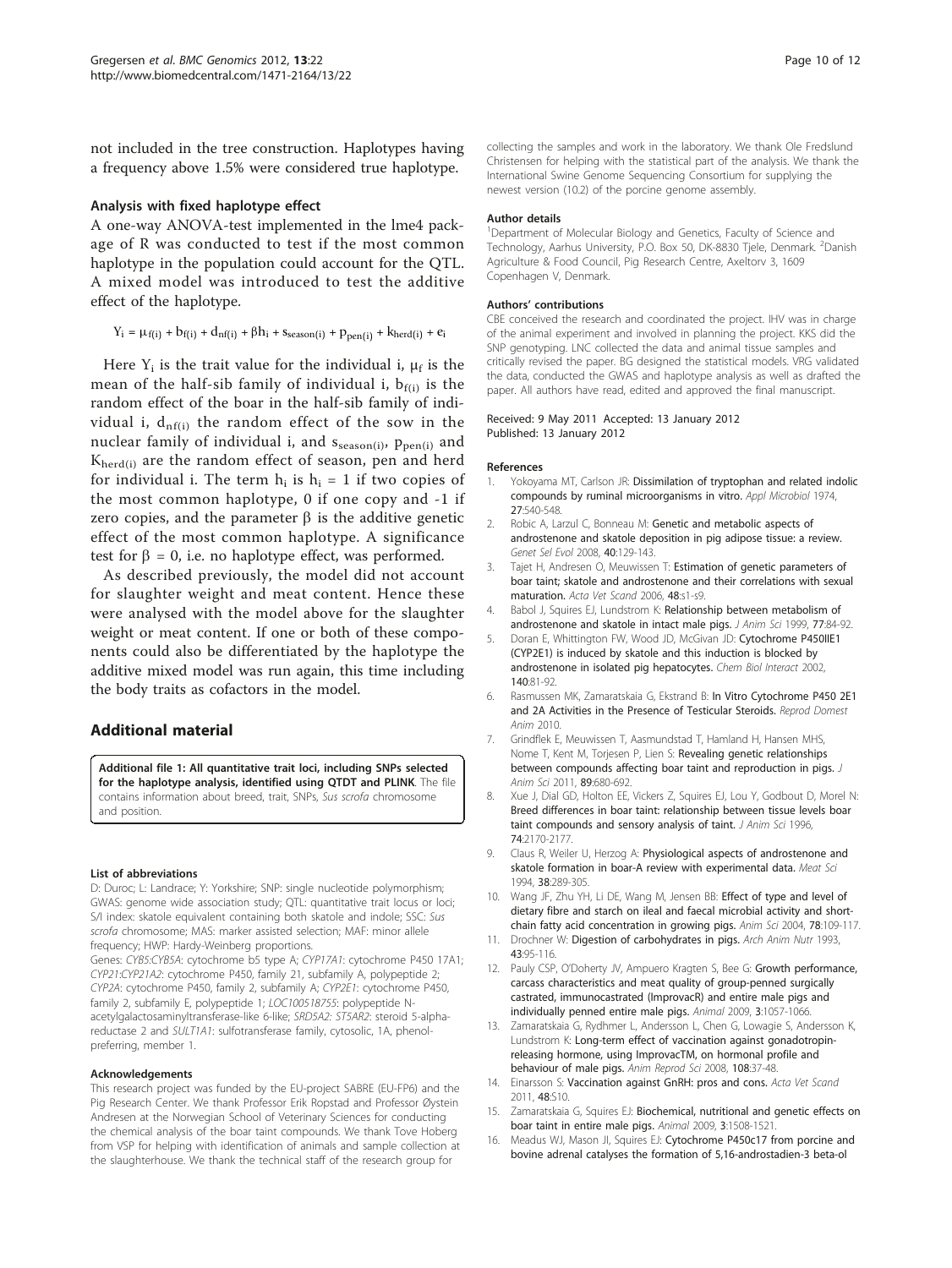<span id="page-10-0"></span>[from pregnenolone in the presence of cytochrome b5.](http://www.ncbi.nlm.nih.gov/pubmed/8240978?dopt=Abstract) J Steroid Biochem Mol Biol 1993, 46:565-572.

- 17. Doran E, Whittington FM, Wood JD, McGivan JD: [Characterisation of](http://www.ncbi.nlm.nih.gov/pubmed/15013816?dopt=Abstract) [androstenone metabolism in pig liver microsomes.](http://www.ncbi.nlm.nih.gov/pubmed/15013816?dopt=Abstract) Chem Biol Interact 2004, 147:141-149.
- 18. Gower DB: [16-Unsaturated C 19 steroids. A review of their chemistry,](http://www.ncbi.nlm.nih.gov/pubmed/4561286?dopt=Abstract) [biochemistry and possible physiological role.](http://www.ncbi.nlm.nih.gov/pubmed/4561286?dopt=Abstract) J Steroid Biochem 1972, 3:45-103.
- 19. Squires EJ, Lundstrom K: [Relationship between cytochrome P450IIE1 in](http://www.ncbi.nlm.nih.gov/pubmed/9303469?dopt=Abstract) [liver and levels of skatole and its metabolites in intact male pigs.](http://www.ncbi.nlm.nih.gov/pubmed/9303469?dopt=Abstract) J Anim Sci 1997, 75:2506-2511.
- 20. Babol J, Squires EJ, Lundstrom K: [Hepatic metabolism of skatole in pigs](http://www.ncbi.nlm.nih.gov/pubmed/9535343?dopt=Abstract) [by cytochrome P4502E1.](http://www.ncbi.nlm.nih.gov/pubmed/9535343?dopt=Abstract) J Anim Sci 1998, 76:822-828.
- 21. Diaz GJ, Squires EJ: [Metabolism of 3-methylindole by porcine liver](http://www.ncbi.nlm.nih.gov/pubmed/10828259?dopt=Abstract) [microsomes: responsible cytochrome P450 enzymes.](http://www.ncbi.nlm.nih.gov/pubmed/10828259?dopt=Abstract) Toxicol Sci 2000, 55:284-292.
- 22. Diaz GJ, Squires EJ: [Role of aldehyde oxidase in the hepatic in vitro](http://www.ncbi.nlm.nih.gov/pubmed/10725159?dopt=Abstract) [metabolism of 3-methylindole in pigs.](http://www.ncbi.nlm.nih.gov/pubmed/10725159?dopt=Abstract) j Agric Food Chem 2000, 48:833-837.
- 23. Bæk C, Hansen-Møller J, Friis C, Cornett C, Hansen SH: Identification of selected metabolites of skatole in plasma and urine from pigs. j Agric Food Chem 1997, 45:2332-2340.
- 24. Diaz GJ, Squires EJ: [Phase II in vitro metabolism of 3-methylindole](http://www.ncbi.nlm.nih.gov/pubmed/12746105?dopt=Abstract) [metabolites in porcine liver.](http://www.ncbi.nlm.nih.gov/pubmed/12746105?dopt=Abstract) Xenobiotica 2003, 33:485-498.
- 25. Cooke GM, Ferguson SE, Rytina E, Gower DB: [Properties of porcine liver](http://www.ncbi.nlm.nih.gov/pubmed/6224977?dopt=Abstract) [and testicular steroid sulphotransferases: reaction conditions and](http://www.ncbi.nlm.nih.gov/pubmed/6224977?dopt=Abstract) [influence of naturally occurring steroids and steroid sulphates.](http://www.ncbi.nlm.nih.gov/pubmed/6224977?dopt=Abstract) J Steroid Biochem 1983, 19:1103-1109.
- 26. Sinclair PA, Hancock S, Gilmore WJ, Squires EJ: Metabolism of the 16androstene steroids in primary cultured porcine hepatocytes. *J Steroid* Biochem Mol Bio 2005, 96:79-87.
- 27. Moe M, Grindflek E, Doran O: [Expression of 3beta-hydroxysteroid](http://www.ncbi.nlm.nih.gov/pubmed/17686889?dopt=Abstract) [dehydrogenase, cytochrome P450-c17, and sulfotransferase 2B1 proteins](http://www.ncbi.nlm.nih.gov/pubmed/17686889?dopt=Abstract) [in liver and testis of pigs of two breeds: relationship with adipose tissue](http://www.ncbi.nlm.nih.gov/pubmed/17686889?dopt=Abstract) [androstenone concentration.](http://www.ncbi.nlm.nih.gov/pubmed/17686889?dopt=Abstract) J Anim Sci 2007, 85:2924-2931.
- 28. Honkakoski P, Negishi M: [Regulation of cytochrome P450 \(CYP\) genes by](http://www.ncbi.nlm.nih.gov/pubmed/10749660?dopt=Abstract) [nuclear receptors.](http://www.ncbi.nlm.nih.gov/pubmed/10749660?dopt=Abstract) Biochem J 2000, 347:321-337.
- 29. Lee GJ, Archibald AL, Law AS, Lloyd S, Wood J, Haley CS: [Detection of](http://www.ncbi.nlm.nih.gov/pubmed/15670126?dopt=Abstract) [quantitative trait loci for androstenone, skatole and boar taint in a cross](http://www.ncbi.nlm.nih.gov/pubmed/15670126?dopt=Abstract) [between Large White and Meishan pigs.](http://www.ncbi.nlm.nih.gov/pubmed/15670126?dopt=Abstract) Anim Genet 2005, 36:14-22.
- 30. Varona L, Vidal O, Quintanilla R, Gil M, Sanchez A, Folch JM, Hortos M, Rius MA, Amills M, Noguera JL: [Bayesian analysis of quantitative trait loci](http://www.ncbi.nlm.nih.gov/pubmed/15644500?dopt=Abstract) [for boar taint in a Landrace outbred population.](http://www.ncbi.nlm.nih.gov/pubmed/15644500?dopt=Abstract) J Anim Sci 2005, 83:301-307.
- 31. Duijvesteijn N, Knol EF, Merks JW, Crooijmans RP, Groenen MA, Bovenhuis H, Harlizius B: [A genome-wide association study on](http://www.ncbi.nlm.nih.gov/pubmed/20487517?dopt=Abstract) [androstenone levels in pigs reveals a cluster of candidate genes on](http://www.ncbi.nlm.nih.gov/pubmed/20487517?dopt=Abstract) [chromosome 6.](http://www.ncbi.nlm.nih.gov/pubmed/20487517?dopt=Abstract) BMC Genet 2010, 11:42.
- 32. Quintanilla R, Demeure O, Bidanel JP, Milan D, Iannuccelli N, Amigues Y, Gruand J, Renard C, Chevalet C, Bonneau M: [Detection of quantitative trait](http://www.ncbi.nlm.nih.gov/pubmed/12643481?dopt=Abstract) [loci for fat androstenone levels in pigs.](http://www.ncbi.nlm.nih.gov/pubmed/12643481?dopt=Abstract) J Anim Sci 2003, 81:385-394.
- 33. Grindflek E, Lien S, Hamland H, Hansen MH, Kent M, van SM, Meuwissen TH: [Large scale genome-wide association and LDLA mapping](http://www.ncbi.nlm.nih.gov/pubmed/21752240?dopt=Abstract) [study identifies QTLs for boar taint and related sex steroids.](http://www.ncbi.nlm.nih.gov/pubmed/21752240?dopt=Abstract) BMC Genomics 2011, 12:362.
- 34. Moe M, Meuwissen T, Lien S, Bendixen C, Wang X, Conley LN, Berget I, Tajet H, Grindflek E: [Gene expression profiles in testis of pigs with](http://www.ncbi.nlm.nih.gov/pubmed/17988377?dopt=Abstract) [extreme high and low levels of androstenone.](http://www.ncbi.nlm.nih.gov/pubmed/17988377?dopt=Abstract) BMC Genomics 2007, 8:405.
- 35. Moe M, Lien S, Bendixen C, Hedegaard J, Hornshoj H, Berget I, Meuwissen TH, Grindflek E: [Gene expression profiles in liver of pigs with](http://www.ncbi.nlm.nih.gov/pubmed/18684314?dopt=Abstract) [extreme high and low levels of androstenone.](http://www.ncbi.nlm.nih.gov/pubmed/18684314?dopt=Abstract) BMC Vet Res 2008, 4:29.
- 36. Leung MC, Bowley KL, Squires EJ: [Examination of testicular gene](http://www.ncbi.nlm.nih.gov/pubmed/20379884?dopt=Abstract) [expression patterns in Yorkshire pigs with high and low levels of boar](http://www.ncbi.nlm.nih.gov/pubmed/20379884?dopt=Abstract) [taint.](http://www.ncbi.nlm.nih.gov/pubmed/20379884?dopt=Abstract) Anim Biotechnol 2010, 21:77-87.
- 37. Moe M, Lien S, Aasmundstad T, Meuwissen TH, Hansen MH, Bendixen C, Grindflek E: [Association between SNPs within candidate genes and](http://www.ncbi.nlm.nih.gov/pubmed/19575819?dopt=Abstract) [compounds related to boar taint and reproduction.](http://www.ncbi.nlm.nih.gov/pubmed/19575819?dopt=Abstract) BMC Genet 2009, 10:32.
- 38. Grindflek E, Berget I, Moe M, Oeth P, Lien S: [Transcript profiling of](http://www.ncbi.nlm.nih.gov/pubmed/20100319?dopt=Abstract) [candidate genes in testis of pigs exhibiting large differences in](http://www.ncbi.nlm.nih.gov/pubmed/20100319?dopt=Abstract) [androstenone levels.](http://www.ncbi.nlm.nih.gov/pubmed/20100319?dopt=Abstract) BMC Genet 2010, 11:4.
- 39. de Bakker PI, Burtt NP, Graham RR, Guiducci C, Yelensky R, Drake JA, Bersaglieri T, Penney KL, Butler J, Young S, et al: [Transferability of tag SNPs](http://www.ncbi.nlm.nih.gov/pubmed/17057720?dopt=Abstract) [in genetic association studies in multiple populations.](http://www.ncbi.nlm.nih.gov/pubmed/17057720?dopt=Abstract) Nat Genet 2006, 38:1298-1303.
- 40. Hudson RR, Kaplan NL: [Statistical properties of the number of](http://www.ncbi.nlm.nih.gov/pubmed/4029609?dopt=Abstract) [recombination events in the history of a sample of DNA sequences.](http://www.ncbi.nlm.nih.gov/pubmed/4029609?dopt=Abstract) Genetics 1985, 111:147-164.
- 41. Wilson JD, Leihy MW, Shaw G, Renfree MB: [Androgen physiology:](http://www.ncbi.nlm.nih.gov/pubmed/15000121?dopt=Abstract) [unsolved problems at the millennium.](http://www.ncbi.nlm.nih.gov/pubmed/15000121?dopt=Abstract) Mol Cell Endocrinol 2002, 198:1-5.
- 42. Zamaratskaia G, Lou Y, Peacock J, Rydhmer L, Andersson HK, Juneja RK, Chen G, Lundstrom K, Squires EJ: Effect of polymorphism in the porcine cytochrome b5 (CYB5A) gene on androstenone and skatole concentrations and sexual development in Swedish pig populations. Animal 2008, 2:190-196.
- 43. Skinner TM, Anderson JA, Haley CS, Archibald AL: [Assessment of SULT1A1,](http://www.ncbi.nlm.nih.gov/pubmed/16978187?dopt=Abstract) [CYP2A6 and CYP2C18 as candidate genes for elevated backfat skatole](http://www.ncbi.nlm.nih.gov/pubmed/16978187?dopt=Abstract) [levels in commercial and experimental pig populations.](http://www.ncbi.nlm.nih.gov/pubmed/16978187?dopt=Abstract) Anim Genet 2006, 37:521-522.
- Banoglu E, Jha GG, King RS: [Hepatic microsomal metabolism of indole to](http://www.ncbi.nlm.nih.gov/pubmed/11808865?dopt=Abstract) [indoxyl, a precursor of indoxyl sulfate.](http://www.ncbi.nlm.nih.gov/pubmed/11808865?dopt=Abstract) Eur J Drug Metab Pharmacokinet 2001, 26:235-240.
- 45. Chung KL, Anderson GM, Fulk GE: [Formation of indoleacetic acid by](http://www.ncbi.nlm.nih.gov/pubmed/1236846?dopt=Abstract) [intestinal anaerobes.](http://www.ncbi.nlm.nih.gov/pubmed/1236846?dopt=Abstract) *I Bacteriol* 1975, 124:573-575.
- 46. Stowe RW: The production of indoleacetic acid by bacteria. Biochem J 1955, 61:IX-X.
- 47. Yokoyama MT, Carlson JR: [Production of Skatole and para-Cresol by a](http://www.ncbi.nlm.nih.gov/pubmed/16345702?dopt=Abstract) [Rumen Lactobacillus sp.](http://www.ncbi.nlm.nih.gov/pubmed/16345702?dopt=Abstract) Appl Environ Microbiol 1981, 41:71-76.
- 48. Hengemnehle SM, Yokoyama MT: Isolation and characterization of an anaerobe from swine cecal contents which produces 3-methylindole and 4-methylphenol. J Anim Sci 2011, 68:425.
- 49. Jensen MT, Cox RP, Jensen BB: [3-Methylindole \(skatole\) and indole](http://www.ncbi.nlm.nih.gov/pubmed/7487051?dopt=Abstract) [production by mixed populations of pig fecal bacteria.](http://www.ncbi.nlm.nih.gov/pubmed/7487051?dopt=Abstract) Appl Environ Microbiol 1995, 61:3180-3184.
- 50. Yokoyama MT, Carlson JR, Holdeman LV: [Isolation and characteristics of a](http://www.ncbi.nlm.nih.gov/pubmed/563703?dopt=Abstract) [skatole-producing Lactobacillus sp. from the bovine rumen.](http://www.ncbi.nlm.nih.gov/pubmed/563703?dopt=Abstract) Appl Environ Microbiol 1977, 34:837-842.
- 51. Lanthier F, Lou Y, Terner MA, Squires EJ: [Characterizing developmental](http://www.ncbi.nlm.nih.gov/pubmed/16775053?dopt=Abstract) [changes in plasma and tissue skatole concentrations in the](http://www.ncbi.nlm.nih.gov/pubmed/16775053?dopt=Abstract) [prepubescent intact male pig.](http://www.ncbi.nlm.nih.gov/pubmed/16775053?dopt=Abstract) J Anim Sci 2006, 84:1699-1708.
- 52. Henryon M, Berg P, Jensen J, Andersen S: Genetic variation for resistance to clinical and subclinical diseases exists in growing pigs. Anim Sci 2001, 73:375-387.
- 53. Hansen-Møller J, Andersen JR: Boar taint-analytical alternatives. Fleischwirtsch 1994, 74:963-966.
- 54. Tuomola M, Vahva M, Kallio H: High-performance liquid chromatography determination of skatole and indole levels in pig serum, subcutaneous fat, and submaxillary salivary glands. j Agric Food Chem 1996, 44:1265-1270.
- 55. Tuomola M, Harpio R, Knuuttila P, Mikola H, Lövgren T: Time-resolved fluoroimmunoassay for the measurement of androstenone in porcine serum and fat samples. j Agric Food Chem 1997, 45:3529-3534.
- 56. Andresen O: Development of a radioimmunoassay for 5 alpha-androst-16-en-3-one in pig peripheral plasma. Acta Endocrinol (Copenh) 1974, 76:377-387.
- 57. Sambrook J, Fritsch EF, Maniatis T: Molecular Cloning: A Laboratory Manual.Edited by: Ford N, Nolan C, Ferguson M. New York: Cold Spring Harbor Laboratory Press; 1989:16-19.
- 58. Ramos AM, Crooijmans RP, Affara NA, Amaral AJ, Archibald AL, Beever JE, Bendixen C, Churcher C, Clark R, Dehais P, et al: [Design of a high density](http://www.ncbi.nlm.nih.gov/pubmed/19654876?dopt=Abstract) [SNP genotyping assay in the pig using SNPs identified and](http://www.ncbi.nlm.nih.gov/pubmed/19654876?dopt=Abstract) [characterized by next generation sequencing technology.](http://www.ncbi.nlm.nih.gov/pubmed/19654876?dopt=Abstract) PLoS One 2009, 4:e6524.
- 59. Steemers FJ, Gunderson KL: [Whole genome genotyping technologies on](http://www.ncbi.nlm.nih.gov/pubmed/17225249?dopt=Abstract) [the BeadArray platform.](http://www.ncbi.nlm.nih.gov/pubmed/17225249?dopt=Abstract) Biotechnol J 2007, 2:41-49
- 60. Barrett JC, Fry B, Maller J, Daly MJ: [Haploview: analysis and visualization of](http://www.ncbi.nlm.nih.gov/pubmed/15297300?dopt=Abstract) [LD and haplotype maps.](http://www.ncbi.nlm.nih.gov/pubmed/15297300?dopt=Abstract) Bioinformatics 2005, 21:263-265.
- 61. Wigginton JE, Cutler DJ, Abecasis GR: [A note on exact tests of Hardy-](http://www.ncbi.nlm.nih.gov/pubmed/15789306?dopt=Abstract)[Weinberg equilibrium.](http://www.ncbi.nlm.nih.gov/pubmed/15789306?dopt=Abstract) Am J Hum Genet 2005, 76:887-893.
- 62. Flicek P, Amode MR, Barrell D, Beal K, Brent S, Chen Y, Clapham P, Coates G, Fairley S, Fitzgerald S, et al: [Ensembl 2011.](http://www.ncbi.nlm.nih.gov/pubmed/21045057?dopt=Abstract) Nucleic Acids Res 2011, 39: D800-D806.